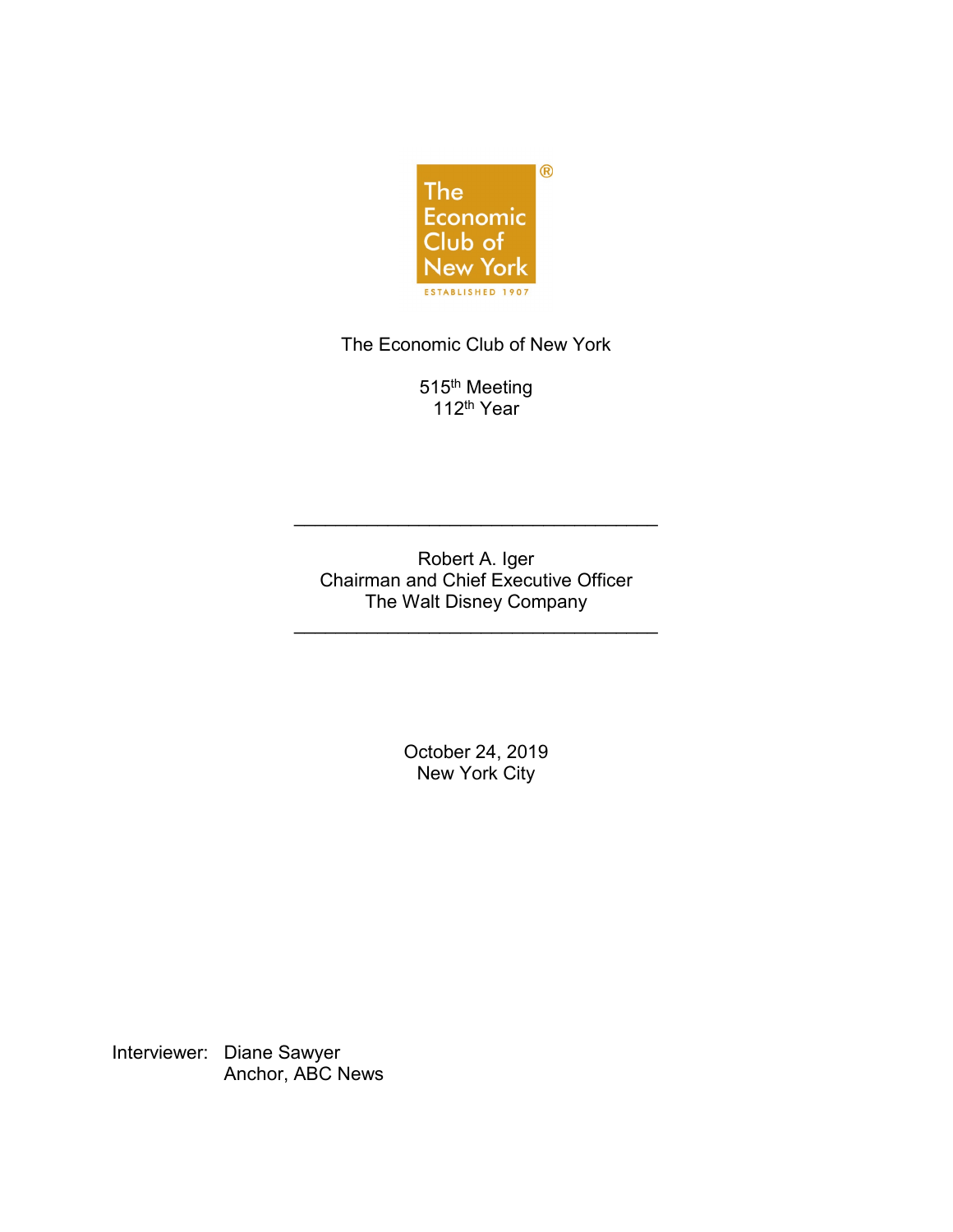Introduction

President Barbara Van Allen

Good afternoon and welcome. I'm Barbara Van Allen, President of The Economic Club of New York. Currently in our 112<sup>th</sup> year, The Economic Club of New York is the nation's leading nonpartisan platform for discussions on economic, social and political issues. More than 1,000 prominent guests have appeared before the Club over the last century and have established a strong tradition of excellence.

I'd like to take first a moment to recognize those of our 293 members of the Centennial Society attending today. It is through their support that the Club remains financially sound and able to offer our wonderfully diverse programming, both today and into the future. We also want to welcome attending members of the 2019 Class of ECNY Fellows, a select cohort of next-generation thought leaders, sponsored by members of the Club for our year-long program. Welcome to each of you.

It's a pleasure for me to now introduce our honored guest this afternoon, Bob Iger, Chairman and Chief Executive Officer of The Walt Disney Company, one of the world's largest media companies with some of the most respected brands around the globe. His strategic vision for The Walt Disney Company, which is laid out very clearly in his new book that you each should have received at check-in, focuses on three fundamental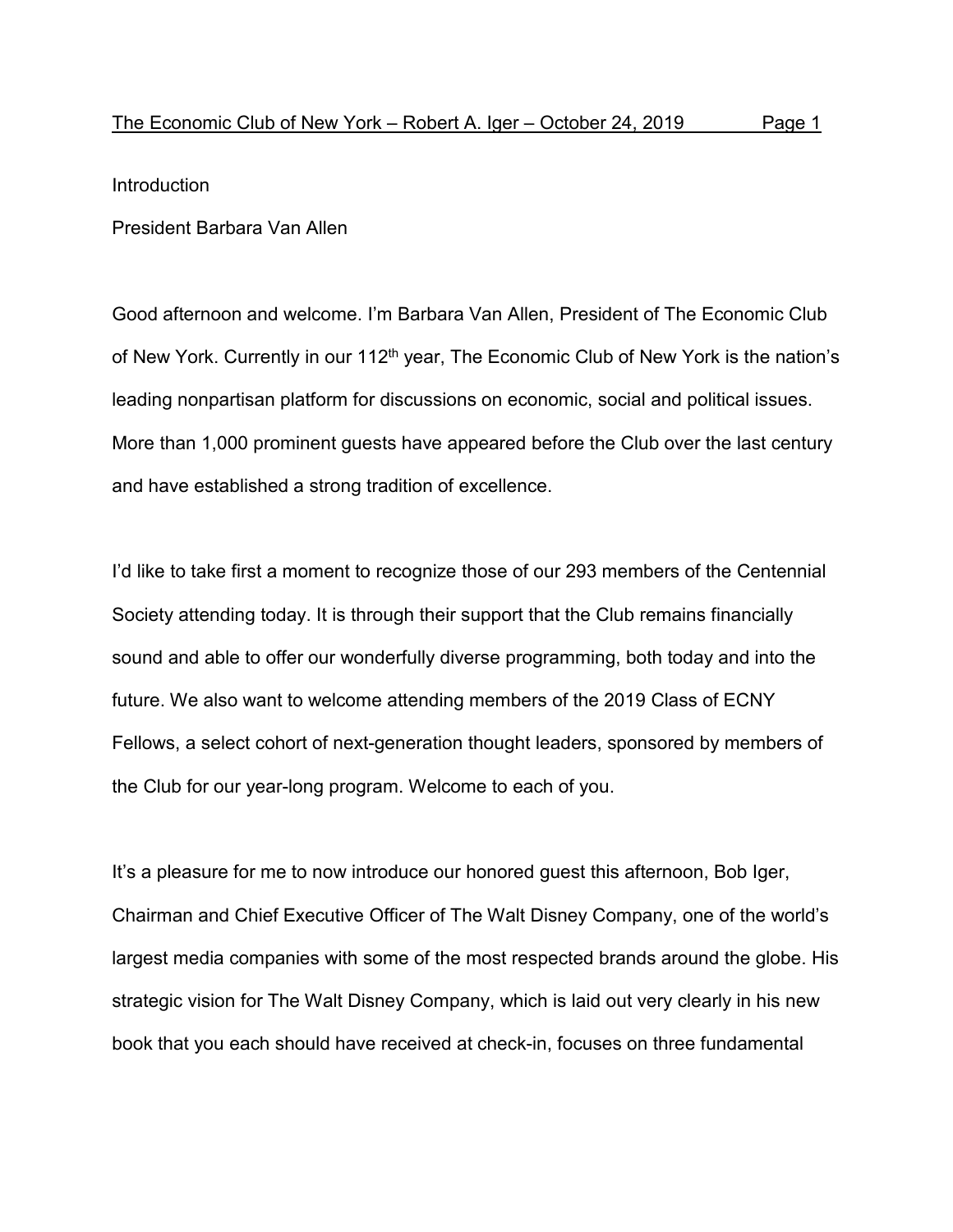pillars: generating the best creative content possible, fostering innovation, and utilizing the latest technology and expanding into new markets around the world. Bob has built on Disney's rich history with the acquisitions of Pixar, Marvel, Lucasfilm, and 21<sup>st</sup> Century Fox as well as the landmark 2016 opening of Disney's first theme park and resort in Mainland China, Shanghai Disney Resort, which by the way is covered early in the book and is fascinating.

Always one to embrace new technology, Bob has made Disney an industry leader through its creative content offerings. These include new and multiple platforms, most recently leveraging cutting-edge direct-to-consumer technology to launch ESPN+ in 2018, which will be followed by the highly anticipated Disney+ streaming service in, actually November – just a few weeks from now – of this year.

Bob has been named many things, including the "World's Most Powerful People", one of the "World's Most Powerful People" by *Forbes* magazine, one of *Fortune* magazine's "25 Most Powerful People in Business," one of the "Top Gun CEO's" by *Forbes,* one of the *"*Best CEOs*" by Institutional Investor* many times over, MarketWatch CEO of the Year, and "CEO of the Year" by *Chief Executive* magazine.

Bob joined the Board of Directors for Apple in November of 2011. He serves on the boards of the National September 11 Memorial & Museum and Bloomberg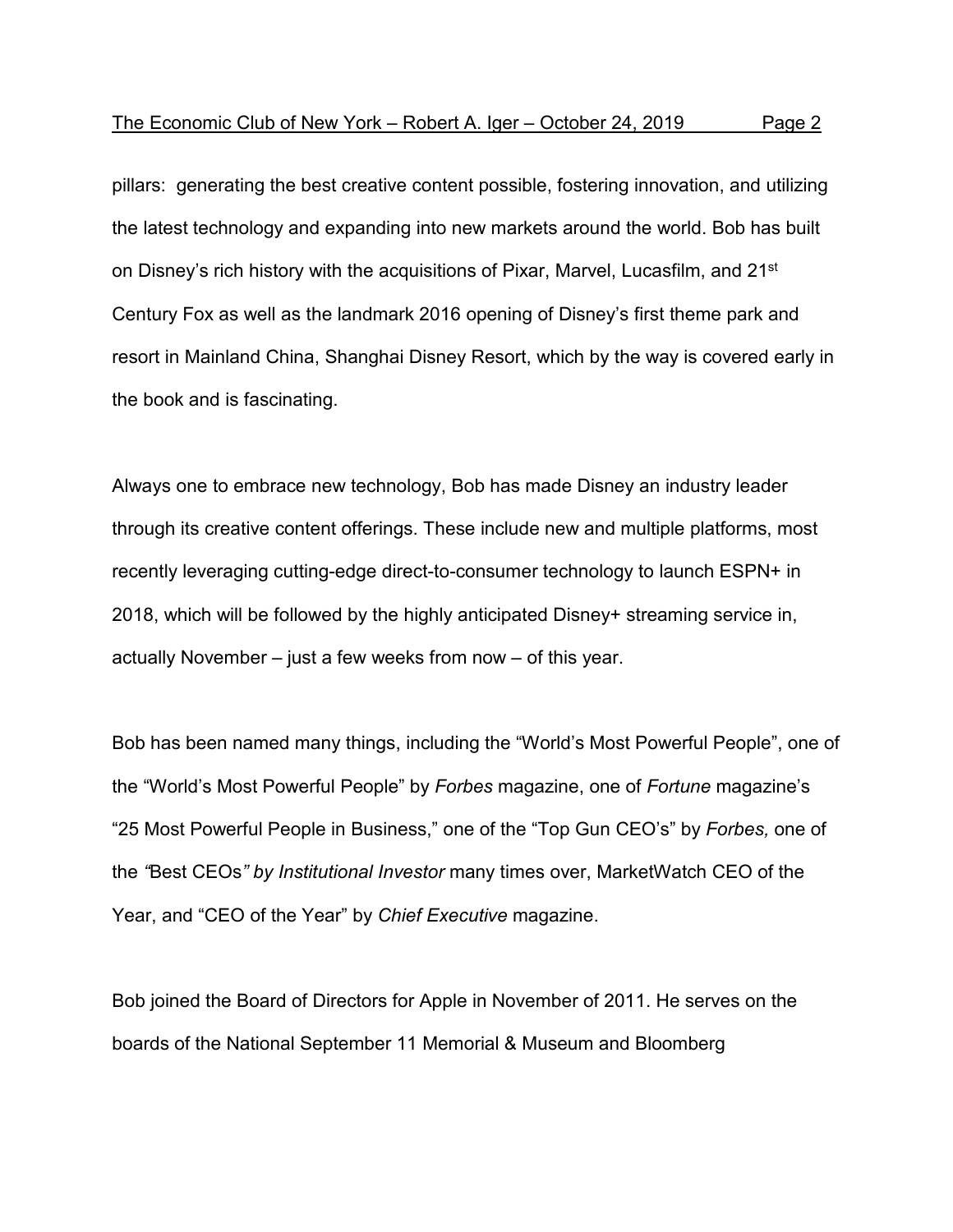Philanthropies. In 2012, he became a member of the Academy of Arts & Sciences, one of the nation's most prestigious honorary societies. He's a graduate of Ithaca College and we are delighted to have him here.

The format today is a conversation and we are very fortunate to have one of the most respected journalists in the world, ABC News Anchor, Diane Sawyer, doing the interview. After more than a decade in television news, Diane joined ABC News in February of 1989 as co-anchor of Primetime. She was named co-anchor of Good Morning America in January of '99 and held the post until taking over as World News anchor chair in December of 2009. Her reporting has been recognized with numerous awards, including Duponts, Emmys, Peabodys and in 1997, she was inducted into the Television Academy Hall of Fame.

So, as a reminder for all of you, this conversation is on the record. I'd like to now invite the two of you to come to the stage and let the conversation begin. (Applause)

## Conversation with Robert A. Iger - The Walt Disney Company

DIANE SAWYER: Hello, and it's great to be here with all of you. It's wonderful. I know you have the book on your chair. Congratulations on the book.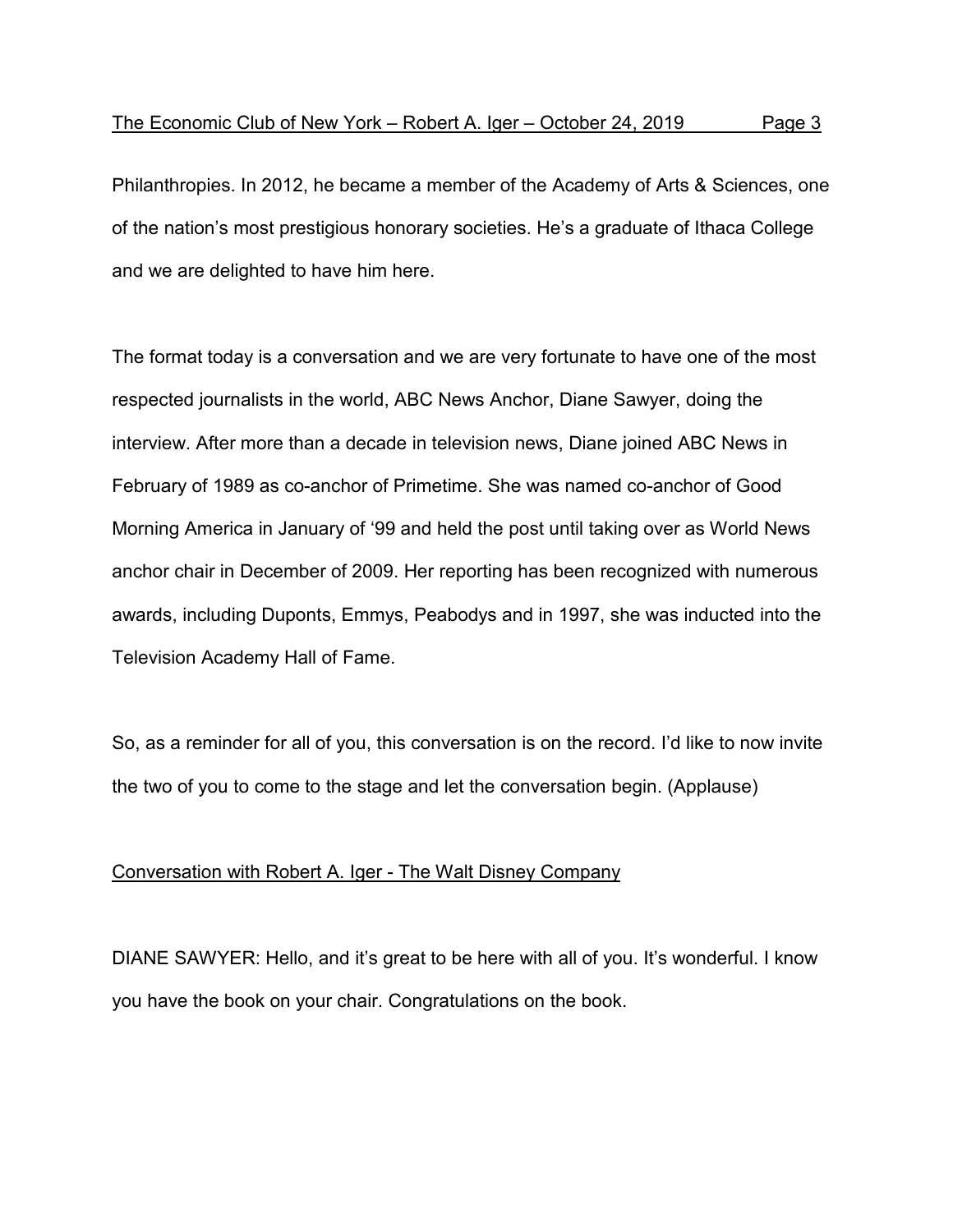ROBERT A. IGER: Thank you.

DIANE SAWYER: Second printing?

ROBERT A. IGER: Second printing, yes. It's doing alright.

DIANE SAWYER: That's great. Well, I just want to say to everybody in the room, this is one of the best books I have read on the river of life that carries you forward and creates innovation and creative drive. And you're all thinking he's your boss right now, aren't you? He is my boss. But honest to goodness, if you pick that book up, you will find a great adventure in it.

ROBERT A. IGER: Thank you. I should say, by the way, yes, I guess I am your boss (Laughter), but I never view myself that way. I've known Diane for 30 years. That's hard to believe. And I didn't have the guts to let her interview me until about a couple of weeks ago. It can be kind of dangerous. I've seen a good Diane interview, she does probe and probe and probe.

DIANE SAWYER: And did you discover with this book – speaking of probing – that you cared more about it and the writing of it than you thought you would?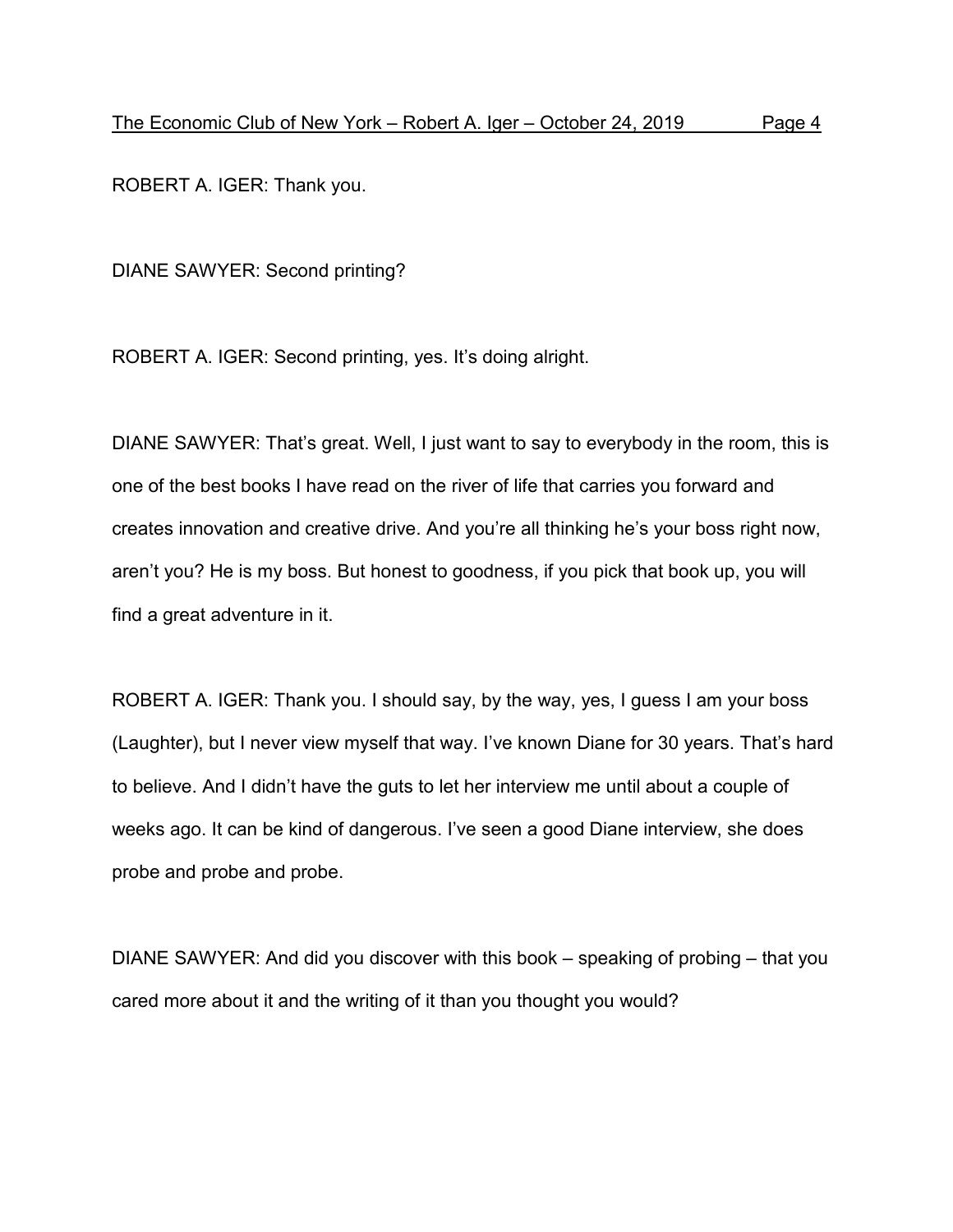ROBERT A. IGER: Yes, well, I don't really advise writing a book while you're the CEO of a big company. It can be a little distracting. I know there are investors here. It's probably the last thing I should be saying. But at one point I was going to be retiring or leaving Disney this year, and I'm at the company 45 years, actually celebrating that tonight at a dinner, and I thought it would be a nice parting gift to all of the people who asked me for advice to write it down in a book form and to use it as kind of a goingaway present to myself and to others. But I'm still around. And I ended up turning the manuscript in to Random House on time, typical of me, June 20. And when it came back and I read it – and I guess more importantly my wife read it  $-1$  got that look, which is basically, that look is, sweetheart, you can do better look. And so I negotiated an extension with the publisher and over July  $4<sup>th</sup>$  weekend I spent 50 hours. So it was a long weekend – 50 hours – and I made 2,800 edits. So I guess I rewrote the book in five days. Yes, it was more than I expected in terms of the energy and maybe the anxiety that it generated.

DIANE SAWYER: But one of the big questions underlying it, as Barbara was saying, is in my mind, about an innovator, about a creative life, do you think innovators are born with a differences of risk and failure? Or do you think anyone can be taught it, anyone can learn it?

ROBERT A. IGER: Well, I don't think anybody can be an innovator or learn it. I think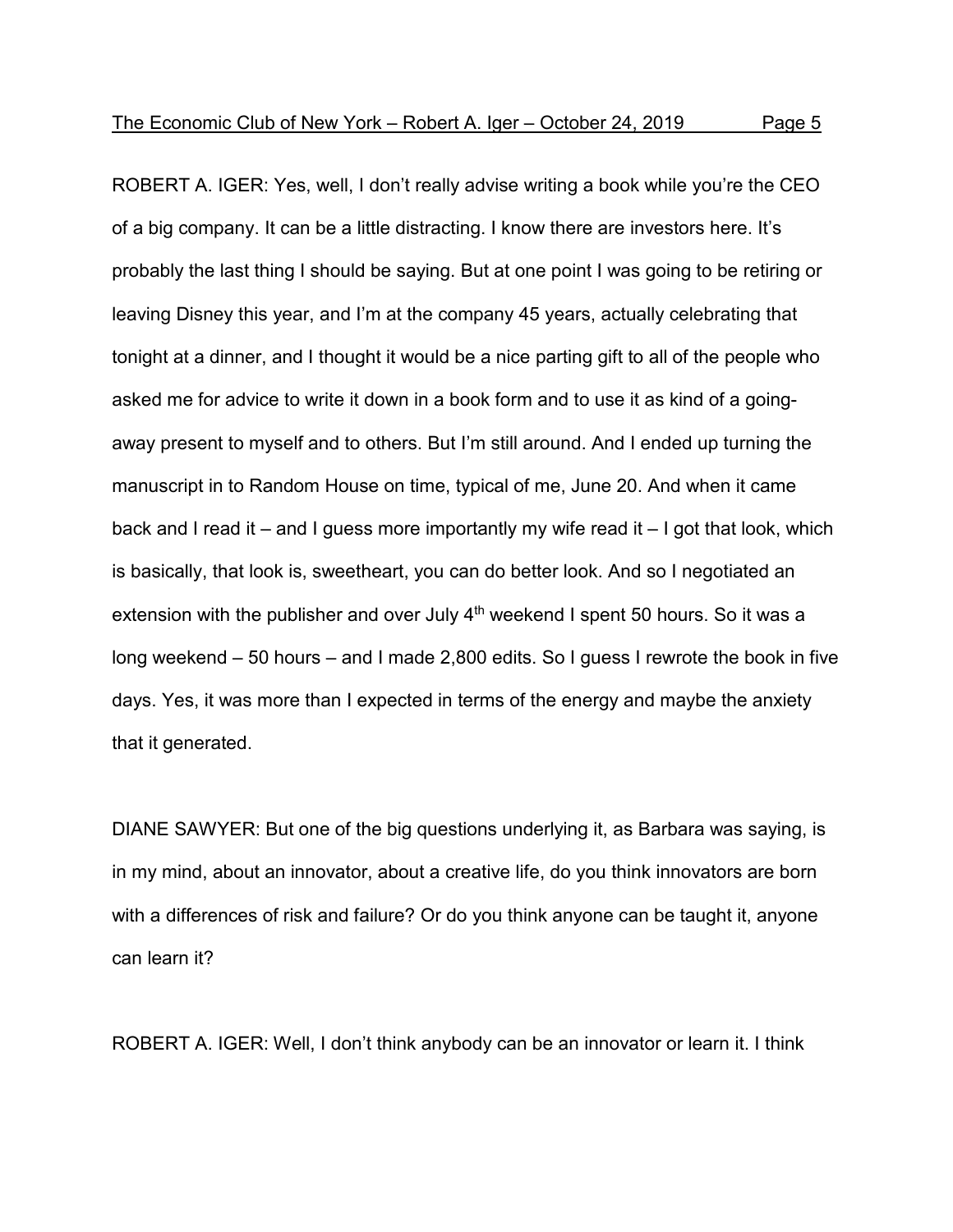people probably are born that way and experience draws it out of them. And what I mean by that is I think in order to innovate you must be insatiably curious. If you're not curious, then you don't try new things, you're not experimental, you don't visit new lands, you don't do anything that is particularly new. And I think everybody has a certain amount of curiosity but there are people who are voraciously curious or have a huge curiosity, and they tend to be innovators. I also think that innovators tend to be a little bit more fearless than others and not worried about failure or the people who are capable of trial and error. And I think, while I don't necessarily consider myself a great innovator, I happen to encourage innovation at the company and we look for innovators to either work with or to work for us. And if there's a common denominator, again it's curiosity and people who are just generally fearless.

DIANE SAWYER: I saw some place in one of the buildings at ABC, a Walt Disney quote which said, "It can be kind of fun to do the impossible."

ROBERT A. IGER: Yes, he...I've studied him carefully as you'd expect, although he's been gone for over 50 years so our paths did not cross, so I remember watching him on television in the 50s and the early 60s.

DIANE SAWYER: You were watching Annette Funicello. I knew you were. There were only a handful of people who know...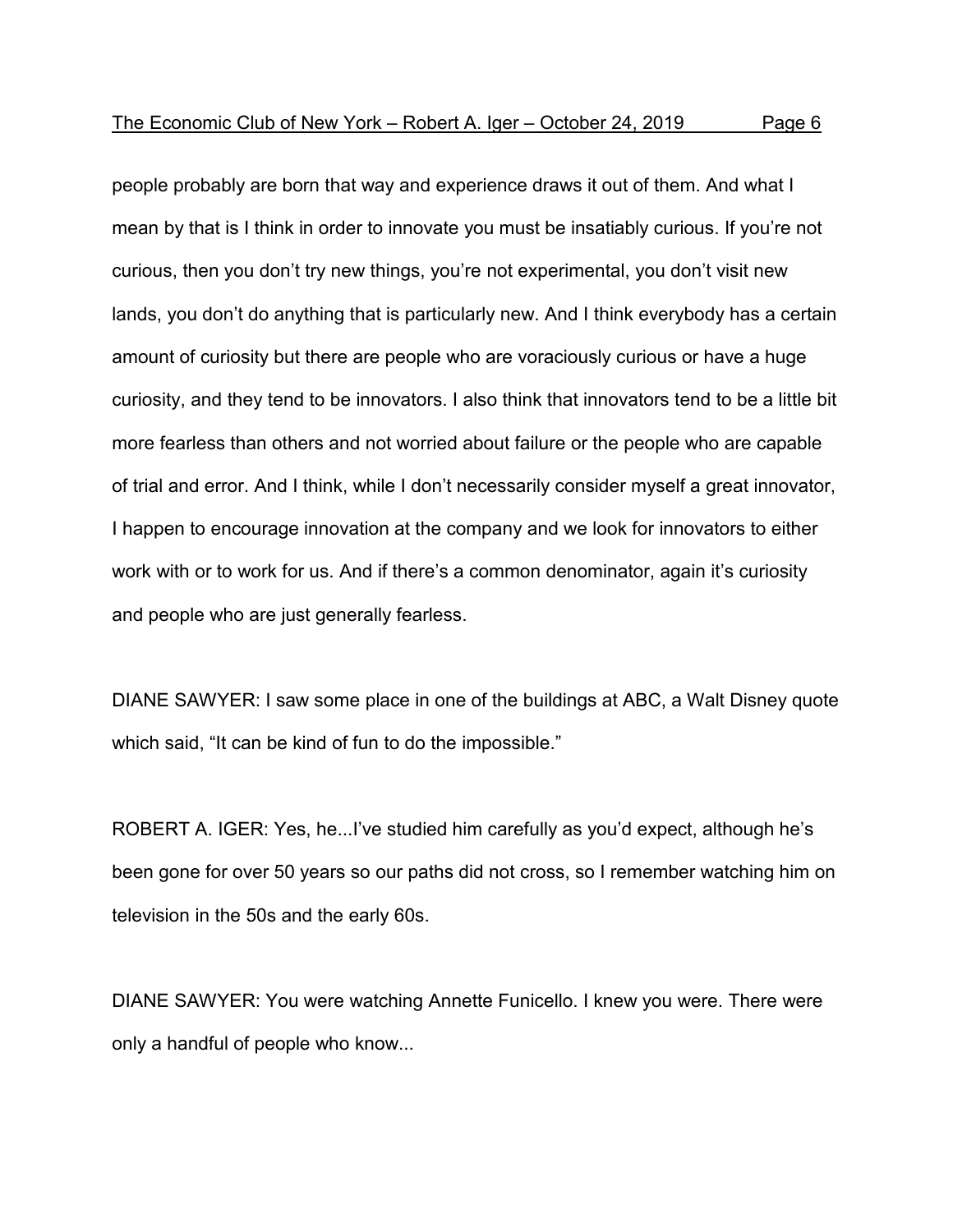ROBERT A. IGER: She was a Mouseketeer, for those of you who may not remember. We knew her in black and white actually.

DIANE SAWYER: That's right, we did.

ROBERT A. IGER: Yes, Walt clearly had, he had a lot of guts and was never really hesitant to bet it all, put it all on the line. And he did that a number of times, really starting in the very, very early days, I guess one of the biggest bets he made was when he made the first feature animated film which was Snow White in 1937, which took a number of years to make and almost brought the company down then. And then years later, of course, building Disneyland which was open in 1955 and he bet the farm again. Interestingly enough, rescued in part by Leonard Goldenson at ABC who was running ABC when I started in 1974, who did a television deal with Walt, and that gave Walt...and ended up owning a piece of Disney which Walt bought back later on. So it's interesting how everything is kind of intertwined.

DIANE SAWYER: Well, as Barbara said, here we go. November 12, I look at this as the dawning of the age of the infinite streaming because Disney+ arrives, 7,500 episodes of TV, 35 original events. April 1, Apple will be there. And that's, of course, adding to...

ROBERT A. IGER: I think Apple is going earlier.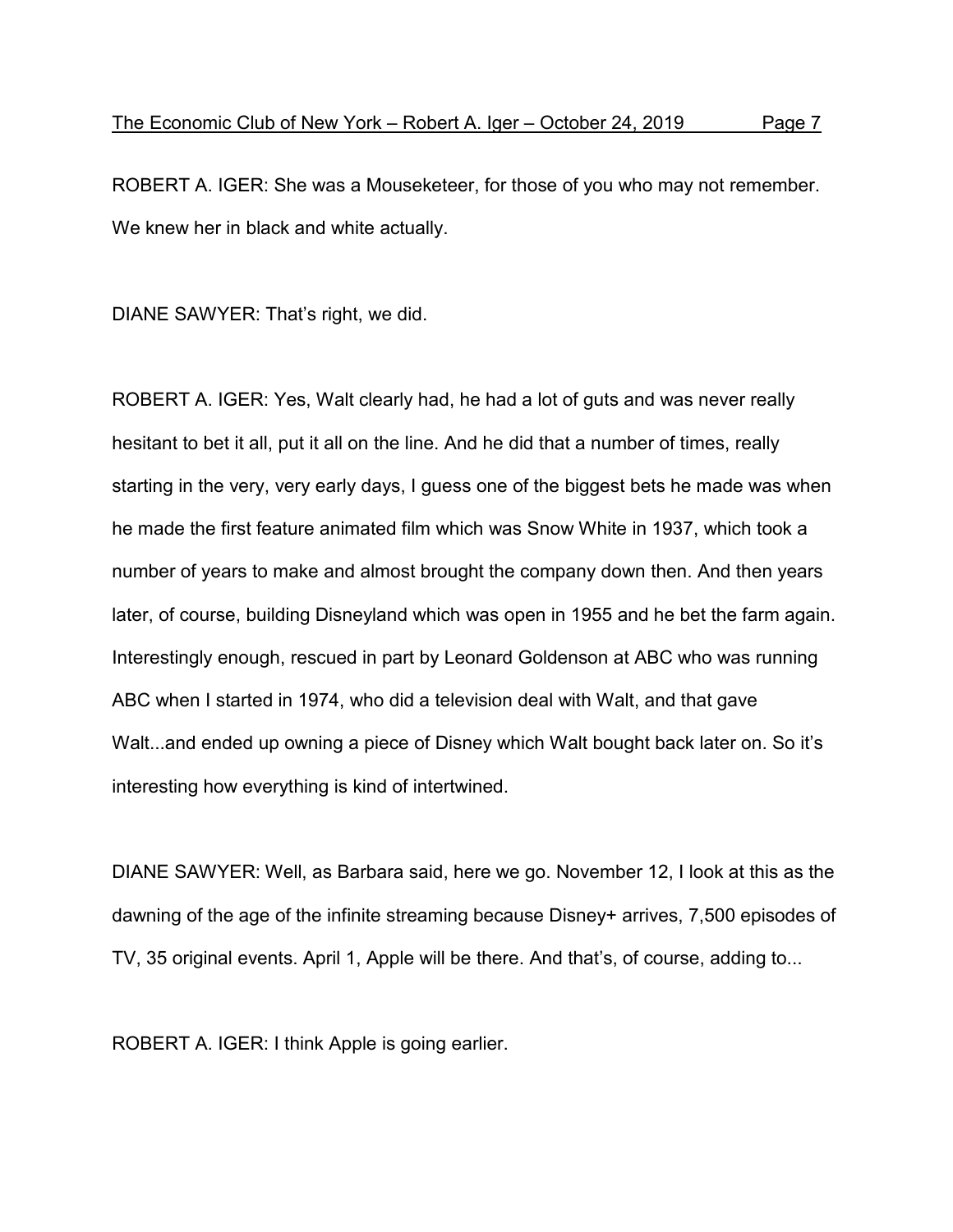DIANE SAWYER: Did I say...November 1?

ROBERT A. IGER: Yes, November 1. You said April.

DIANE SAWYER: Sorry. Thank you. Am I still hired? Are you still my boss? (Laughter)

ROBERT A. IGER: You're still there.

DIANE SAWYER: Whew! But then out there now, with every, we've got HBO Max coming as well as Peacock coming and, of course, Netflix, 130 million subscribers. For you, what's the most important thing you're going to be watching for on November 12 and the days after?

ROBERT A. IGER: Well, first of all, you're seeing a mass migration and for good reason, because that's where the consumer is going to. Basically a steady march away from traditional linear television to more program viewing and program viewing, you know, when the consumer wants it, not when a network tells them they can see it or should see it. And also this basically over-the-top digital platform which can be consumed on a variety of different devices, from flat TVs mounted to the wall to obviously mobile phones and tablets, etc. and so on. And so, in my opinion, what you're seeing, all the creators and some of the traditional distributors do, is follow the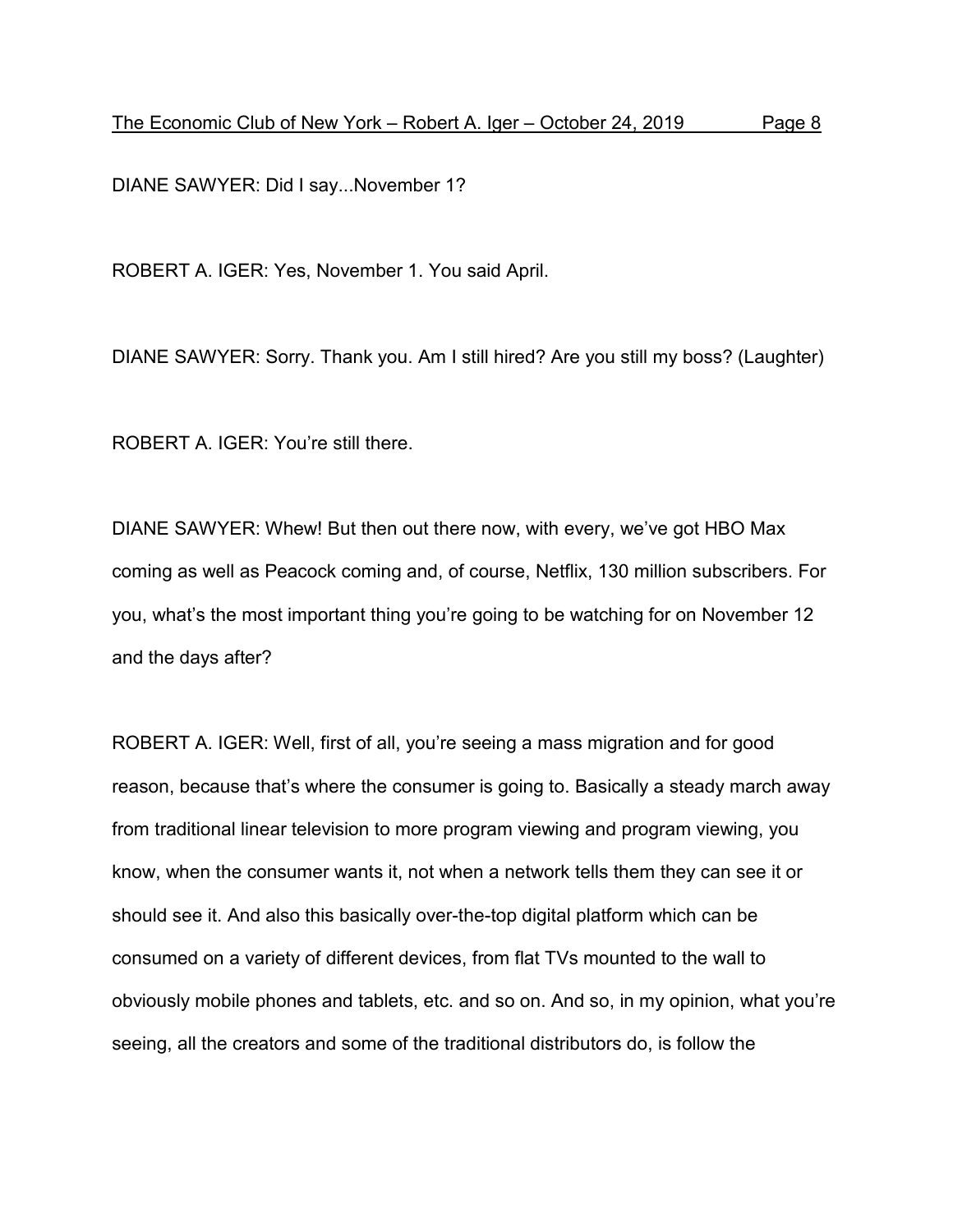consumer. And maybe you could argue, you know, being just slightly behind where the consumer is, if you look at what's happened with the growth in this space in a very short period of time – Netflix, Amazon, probably being the two most obvious – the signs are all pointing in this direction in terms of what the consumer behavior is. So there's a little catchup going on across the board. We're obviously mindful of not only the imperative to go in this direction but we're mindful of all the competition. But the company today, and Barbara mentioned this in her introduction – her kind and generous introduction I should say – is a collection of very, very high quality, well-known, in-demand brands starting with Disney but including Pixar and Marvel and Lucasfilm, we use Star Wars primarily, and National Geographic, which came with the acquisition of 21<sup>st</sup> Century Fox and other sub-brands or franchises like The Simpsons. And that collection of brands are the anchor tenants of sorts, the anchor content of Disney+. And both the library product that you refer to and all of the original product that's being made will be made under those brand banners. And those brand banners not only are meaningful to the consumer because of the connection to the content that has been made under those brands and the connection but they're also navigational tools. So, if you look in the space today that's out there, and I'm not in any way being critical of it because some, like Netflix has done an incredible job creating a tremendous amount of volume in a very short period of time of content and a huge subscription base, in our case we're going in with enough volume – you've cited some of it – but our play is not really a volume play, it's a branded play. And because of that, we believe that we have license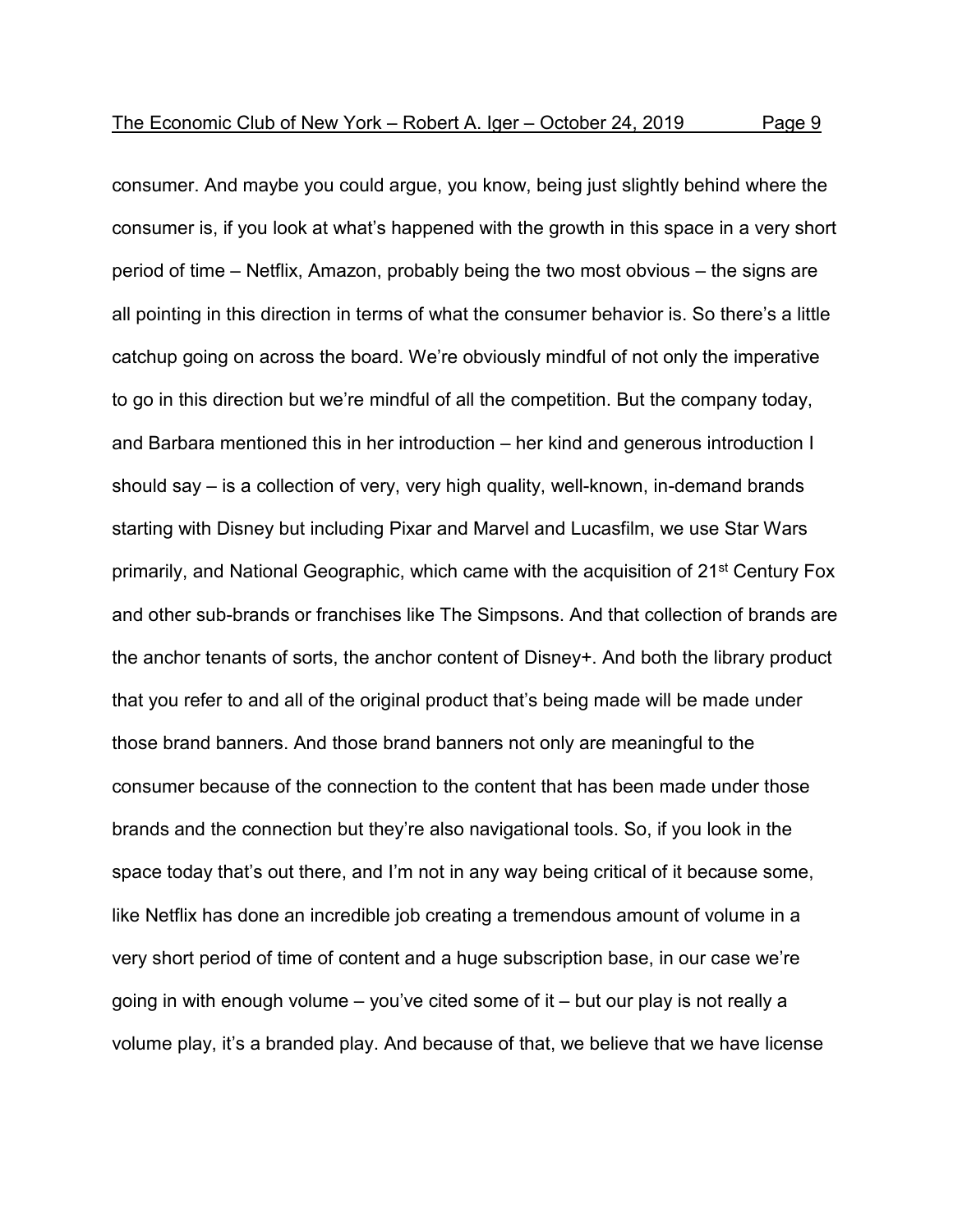to invest somewhat less in it but push basically the brands out and leverage the connection that we have to consumers with those brands.

DIANE SAWYER: So, a year ago when Barry Diller said to the people in this room, in this very forum, "I don't think it's rational to compete with Netflix, they're too far in front," what do you want to say to him?

ROBERT A. IGER: Well, I think, first of all, I think I challenged him when he said it, like, come on Barry.

DIANE SAWYER: Rationally.

ROBERT A. IGER: I think there's room in this space, this new space for a number of entrants and partially because of the migration that's going on from traditional platforms to these new platforms. So, in other words, there's room for consumers to subscribe to more than one of these services and I'm convinced they will. So while one could argue we're competing with Netflix, it's not really the case. We're competing for consumers' time and money is what we're doing. And we're doing so with a very differentiated product. And so to the point I made earlier, although there are a number of entrants in this space, no one has the products that we have and the brands that we have. And thus, we're not only confident in terms of doing it, but we believe we will, we set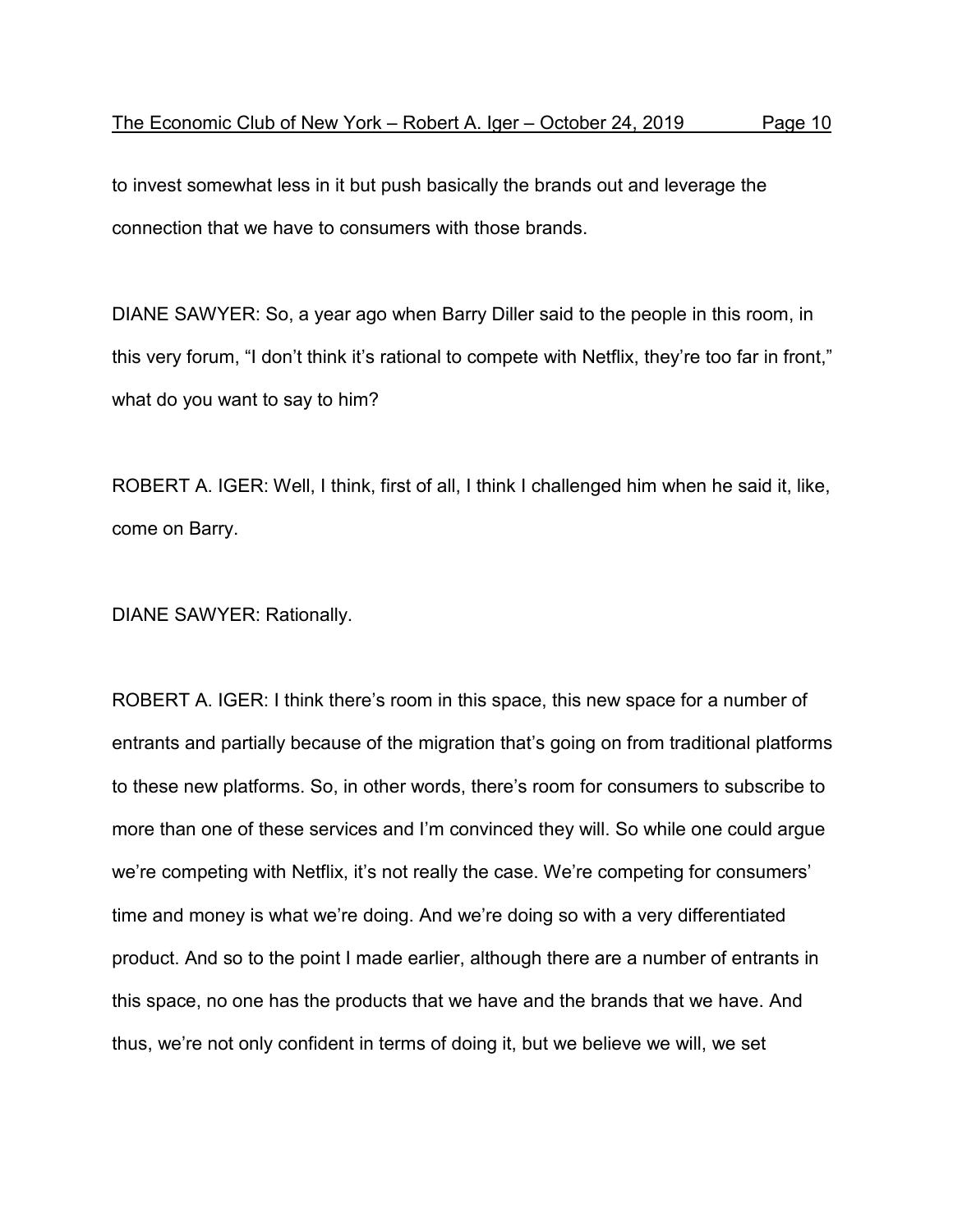ourselves apart both in the consumers' minds and from a business perspective.

DIANE SAWYER: I read it in the newspaper – it must be true – that you were on looking at the app and fixing the app. Have you screened most of these original entries?

ROBERT A. IGER: Yes. So, this is the most important thing we've done in my tenure at the company really. And I think, well, you know, not only the level of investment that we've made financially, but the time that we're spending doing it and the disruption that we're creating for ourselves. And when I allocate my time, which I have to do all the time, you know, I have to figure out how I'm going to spend my time, my priorities typically track, one, things that I must do. The CEO has to be at board meetings and non-earnings calls and there are things I just have to get involved in. Then there are things that are large enough or so large that someone in my position should be involved, either because of the level of capital that's going in or the importance to the company. There's another bucket of things that I get involved in if I think I can make a difference. And then the last set of priorities is what I think is just fun to do. You know it's fun seeing movies, for instance, or riding theme park rides.

DIANE SAWYER: How many times do you screen a movie?

ROBERT A. IGER: I screen most of our big movies probably five times. I see them in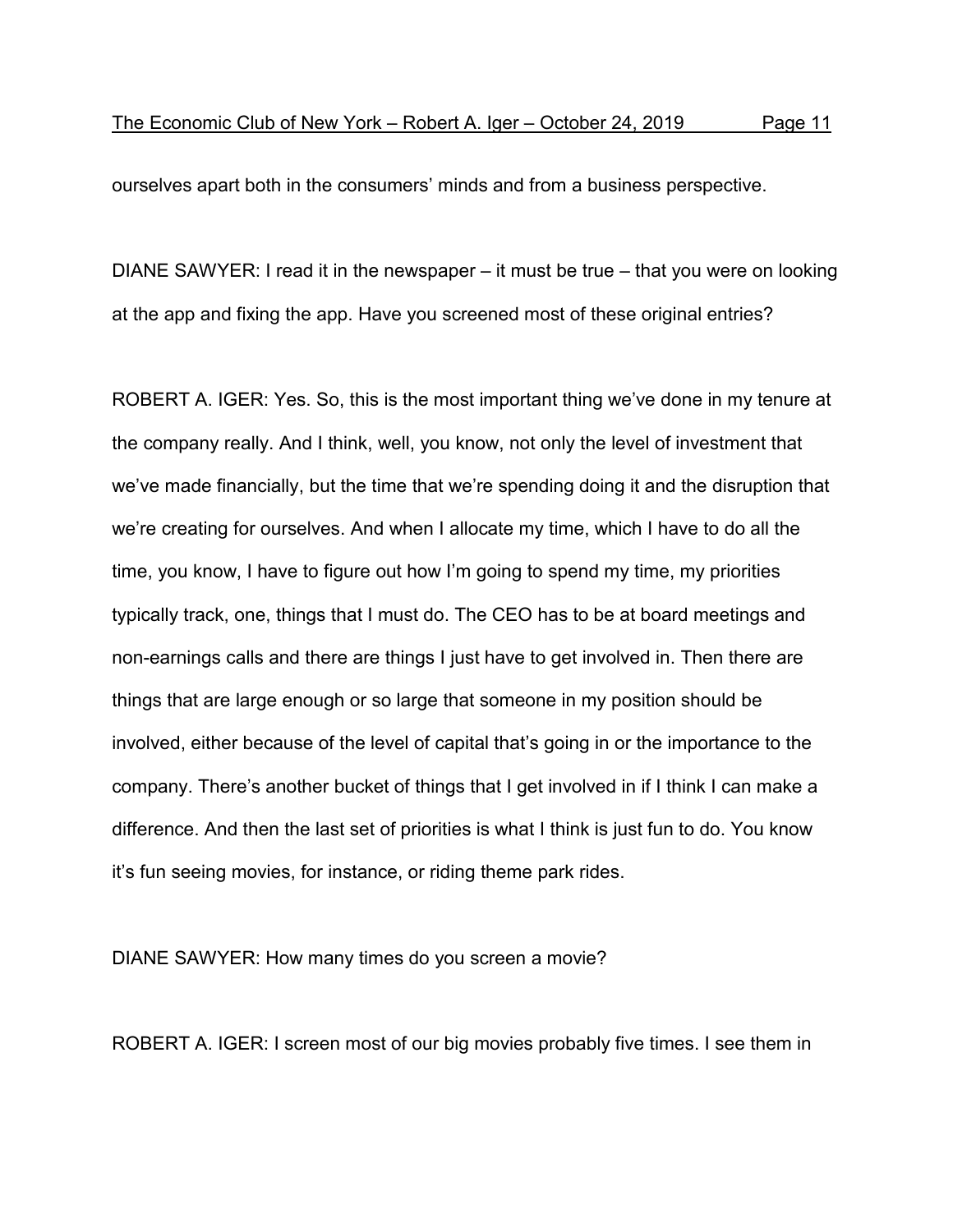very early stages and then all the way through. And so with the Disney app, with Disney+, and this is so important that I've spent a lot of time with the design team – in fact, I'm rushing from this meeting to Chelsea Market where our technology team is that has built the app and is going through the final phases – and I've been working with a beta form of it for quite a long period of time. I guess you'd call it a beta form, but it's a closed beta. And I spent two hours on Monday afternoon basically drilling all the way down trying to be a consumer and trying to look for places that I think we either need improvement or...and one of the things that I was really focused on is the debate between to what extent algorithms are going to drive the menu and to what extent human beings will drive what we serve.

DIANE SAWYER: Well, that's what I was going to ask you. For all of us, as consumers, do we have to make a Darwinian leap now of some kind where we are out there going, grazing from streaming service to streaming service, trying to be understood, trying to find – in my case – the Danish mystery involving a tired detective which they all seem to do.

ROBERT A. IGER: Is that a pitch? That will not be on Disney+. (Laughter) Unless the Danish detective is a mouse or a duck or is wearing a storm trooper uniform.

DIANE SAWYER: I suspect my algorithm says likes tired people.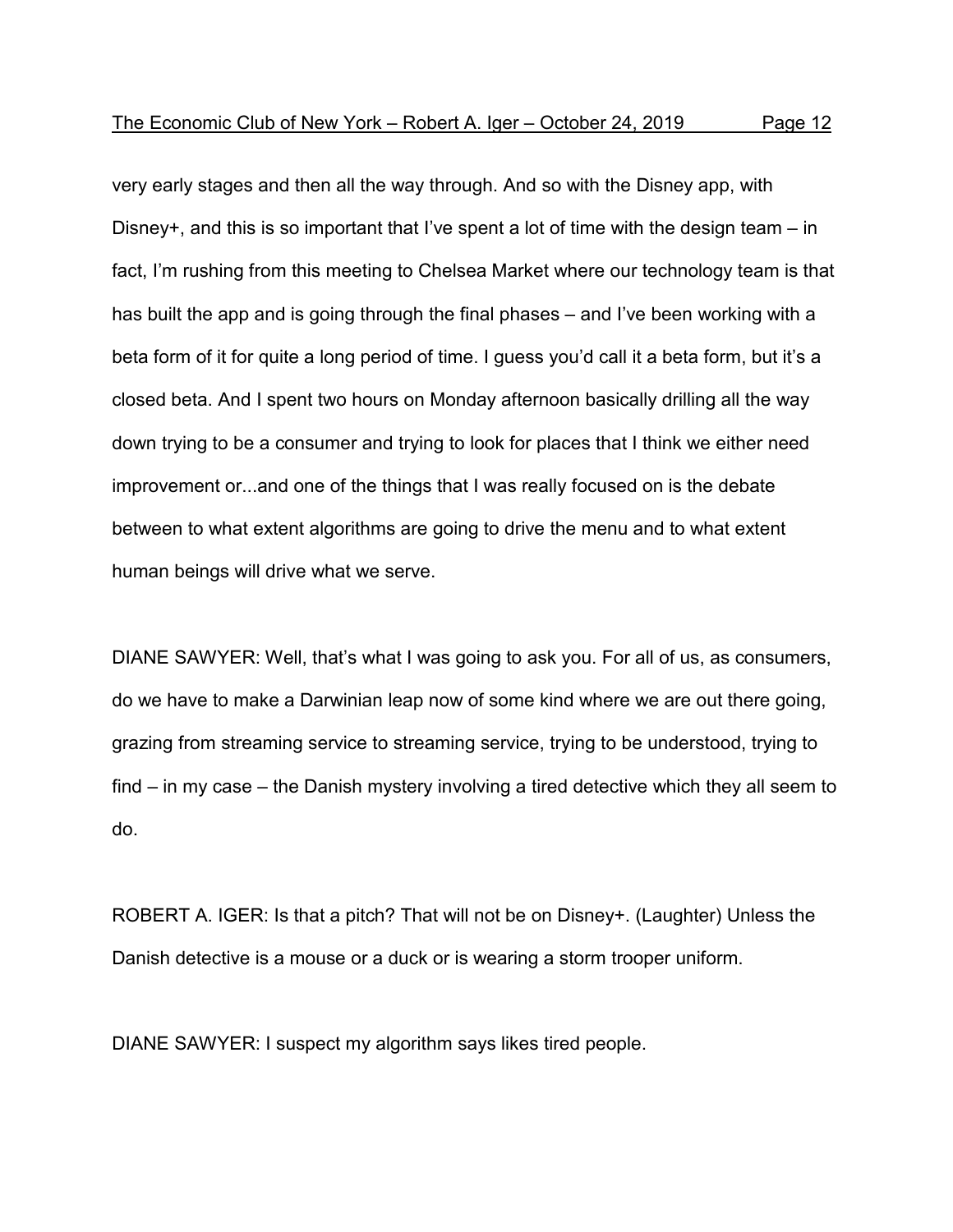ROBERT A. IGER: Look, I think the good news for consumers is that most of these services are month-to-month subscriptions. So, you know, in terms of how Darwinian it is, you know, you're not risking that much.

DIANE SAWYER: Overwhelming...

ROBERT A. IGER: Overwhelming, I mean I think we're going to, we will go through a period of time where there will be a lot of consumer experimentation but at relatively little cost to the consumer. And I think these services, hopefully ours as well, are so consumer-friendly, are so designed to answer what I think are the consumers' needs or interests today, that they will feel much more contemporary, much more relevant, much more user-friendly. You know we've seen a huge shift in authority from distributors and creators to consumers. That's what technology has done. One could argue that technology has empowered those that have created the technology, and I actually believe that what technology has really done is empowered the consumer or the user of the technology. It's access. It's choice. It's the ability to change. It's far more control. And it's localized. And you saw this, we could go back a few decades, you saw this with the television when it went from changing a channel on the set to sitting with a remote control in your hand. Suddenly that remote control put power in the consumer far more than it had ever been because you used to have to get up to change the channel. And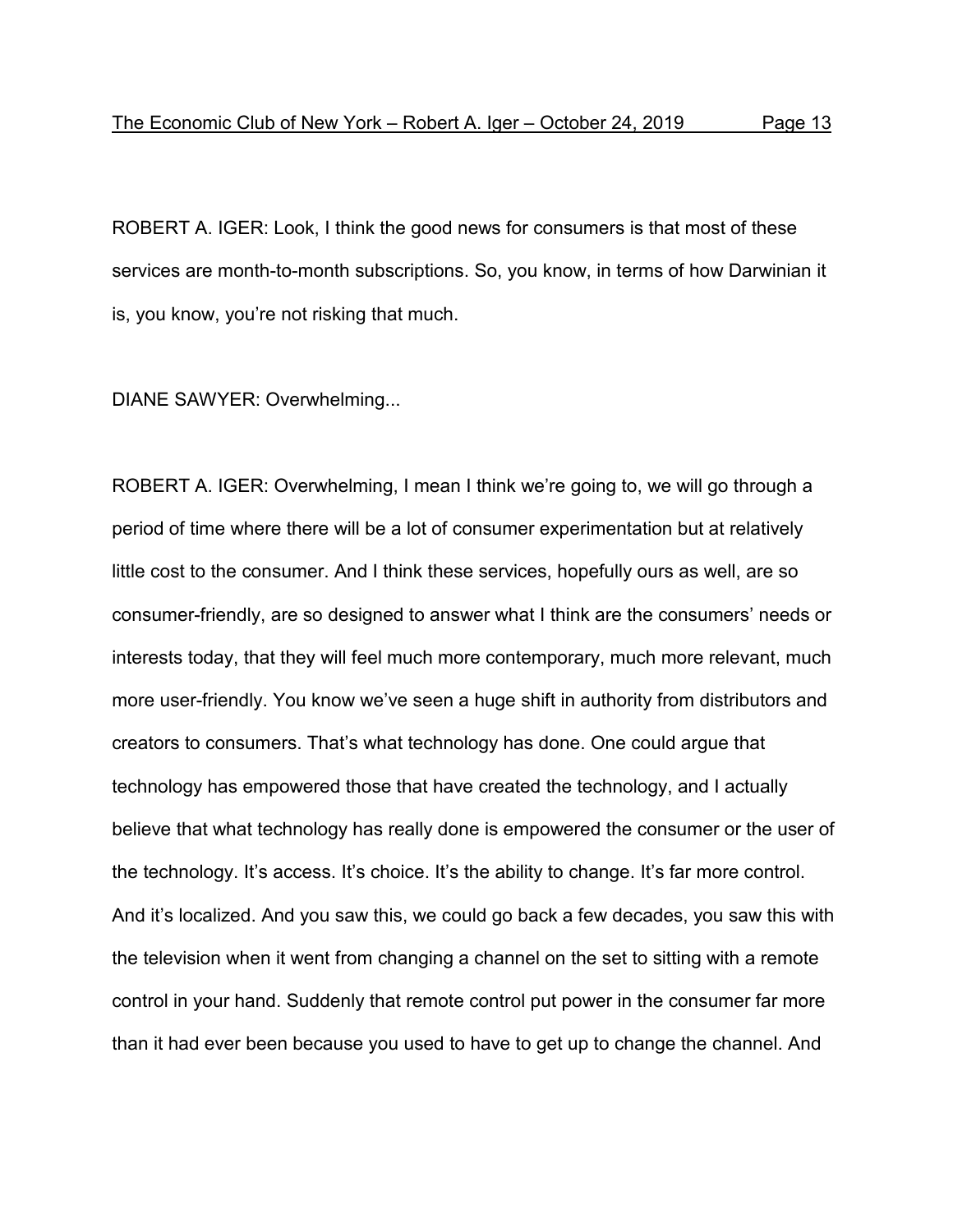that friction, that having to get up meant that it was harder to do. So if you went to sleep at night watching The Tonight Show, you probably got up in the morning and watched The Today Show because it was on the same network. You didn't change the channel. All of a sudden – that's just an analogy – some people remember what it was like having to get up and change the channel. I try to explain that to my kids. (Laughter) Although a certain person who is seeking the presidency mentioned a record player in one of the debates and I imagine all of America is like, what is a record player? (Laughter) Someone who plays with those X-rays at a dentist office, the record, I don't know. Anyway, so I think what you've seen is a big shift in power from the distributor and even the creator to the consumer and that's what you're seeing now. So going back to your question, I don't think the consumer has to worry. I actually think it's the consumer's delight in terms of how much choice is available and how much the consumer can really basically determine the choice for themselves.

DIANE SAWYER: You're going to run for president?

ROBERT A. IGER: No.

DIANE SAWYER: That was fast.

ROBERT A. IGER: Yes. It's because I hear my wife in my head. I considered it, at some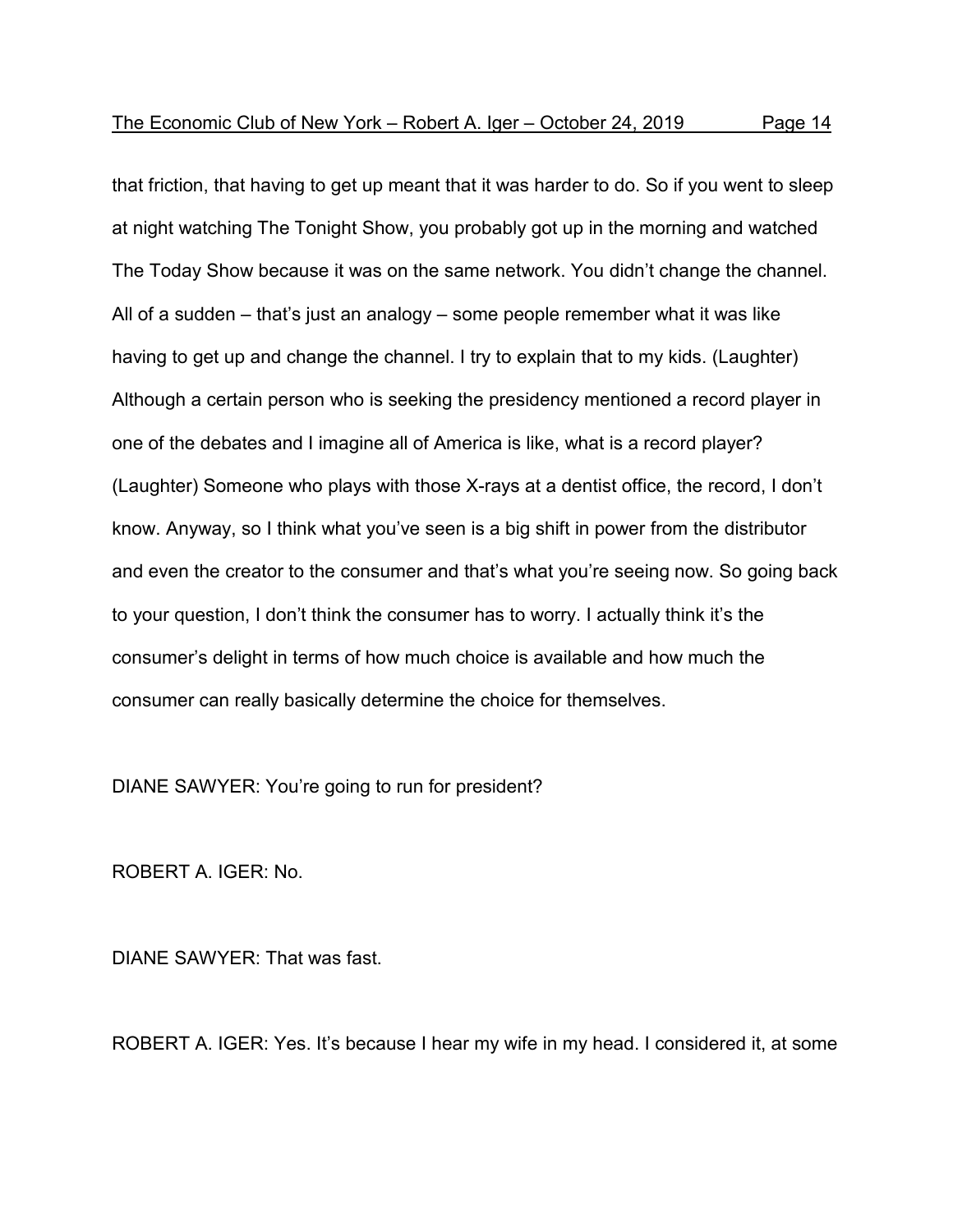point. Not all that long ago. But no.

DIANE SAWYER: So, it's done?

ROBERT A. IGER: Yes.

DIANE SAWYER: Because Oprah has said she's going to go door to door, hand out the pamphlets herself. Jimmy Kimmel said he'll be behind her.

ROBERT A. IGER: When Oprah said that to me, my blood pressure went way up. I wish I had a cuff on at the time. Anxiety just...it sounded like a good idea once in my life.

DIANE SAWYER: Okay, I'll take you at your final answer.

ROBERT A. IGER: Notice I'm trying to change the subject.

DIANE SAWYER: I know. Final answer, I'll assume. Looking back at this long career, 14 bosses, 20 jobs, I think you've said one of the biggest changes in your life is that people don't want to get in the elevator with the head of the company and that's a sad reckoning. I've seen that when people come out and say, I was in the elevator with Bob Iger and I couldn't think of anything smart to say for three floors.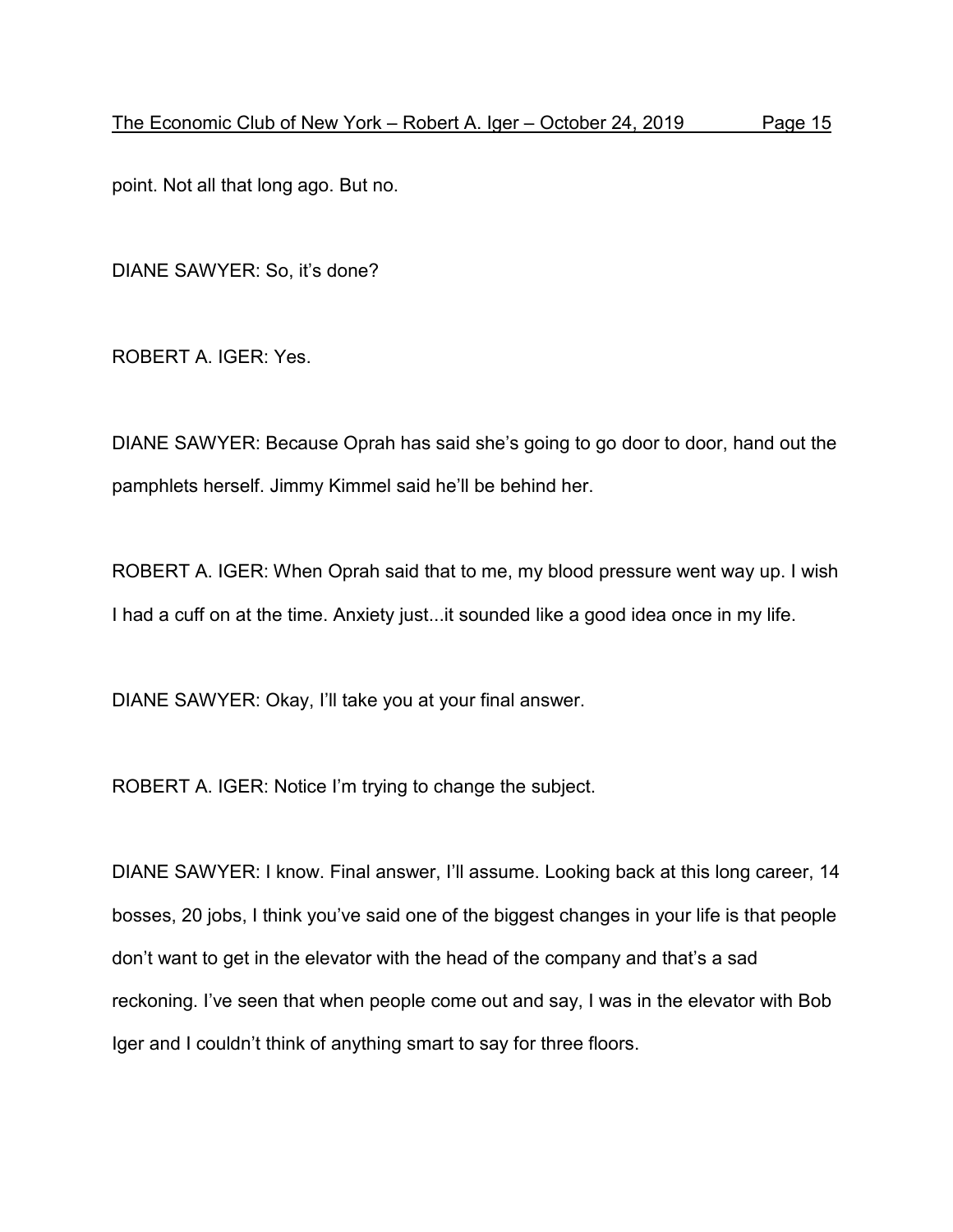ROBERT A. IGER: By the way, you and I started as weather people. You were a weather person.

DIANE SAWYER: Right. We were on the same career path.

ROBERT A. IGER: Yes. You did better than I did in that regard. You were good at it. I was not.

DIANE SAWYER: You've said you weren't good on the air. Why don't I quite believe it?

ROBERT A. IGER: I wasn't. (Laughter)

DIANE SAWYER: But I couldn't even see the West Coast of the map because I didn't have contact lenses.

ROBERT A. IGER: I was a weatherman for a year and I wanted desperately to be Walter Cronkite or a television anchor person. I guess I wanted to be you too. And I looked at myself at 23 and thought, nah, I'm not going there. I just didn't have the confidence really in my ability. And so I ended up getting a job as what was called a Studio Supervisor at ABC 45 years ago.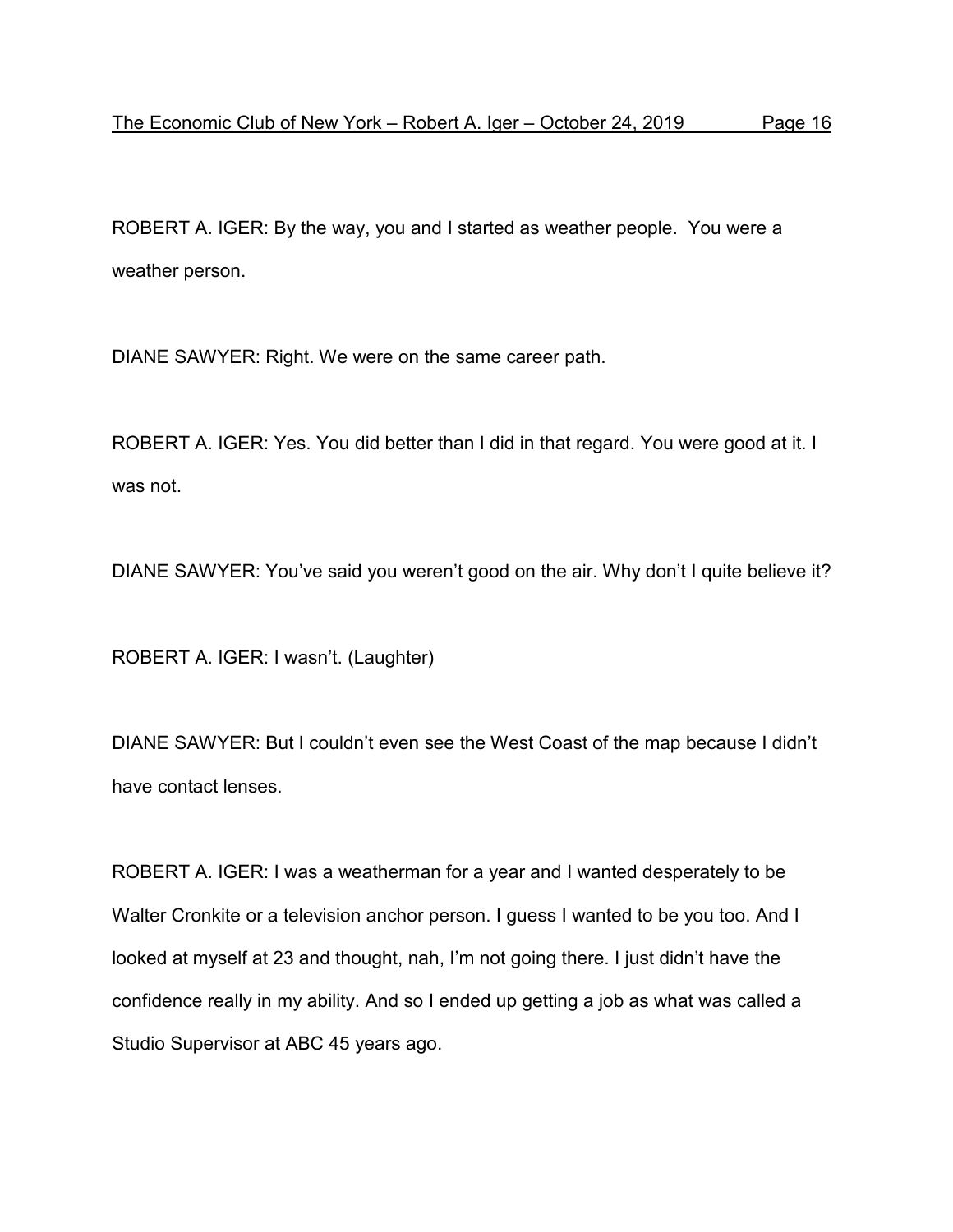DIANE SAWYER: For \$150...

ROBERT A. IGER: \$150 a week, and worked my way up, 14 bosses, 20 jobs. Here I am.

DIANE SAWYER: And you started out in Oceanside, Long Island.

ROBERT A. IGER: I was born in Brooklyn, raised in Nassau County, Oceanside, yes, very modest beginnings.

DIANE SAWYER: In the book, you write so movingly about, first of all, your jobs as a summer janitor, you had a paper route, you made pizzas, you scraped gum off of the bottom of desks.

ROBERT A. IGER: My father was a highly educated man and a very, very intelligent and talented man. He was a jazz trumpet player. He went to Wharton, got a degree in marketing. But he had severe manic depression and so he couldn't hold jobs. He would get angry quickly and that doesn't usually serve a person well in terms of their career. And it reflected obviously in, well, the family economics I guess. And so early on in order for me to have spending money or, I don't remember contributing to the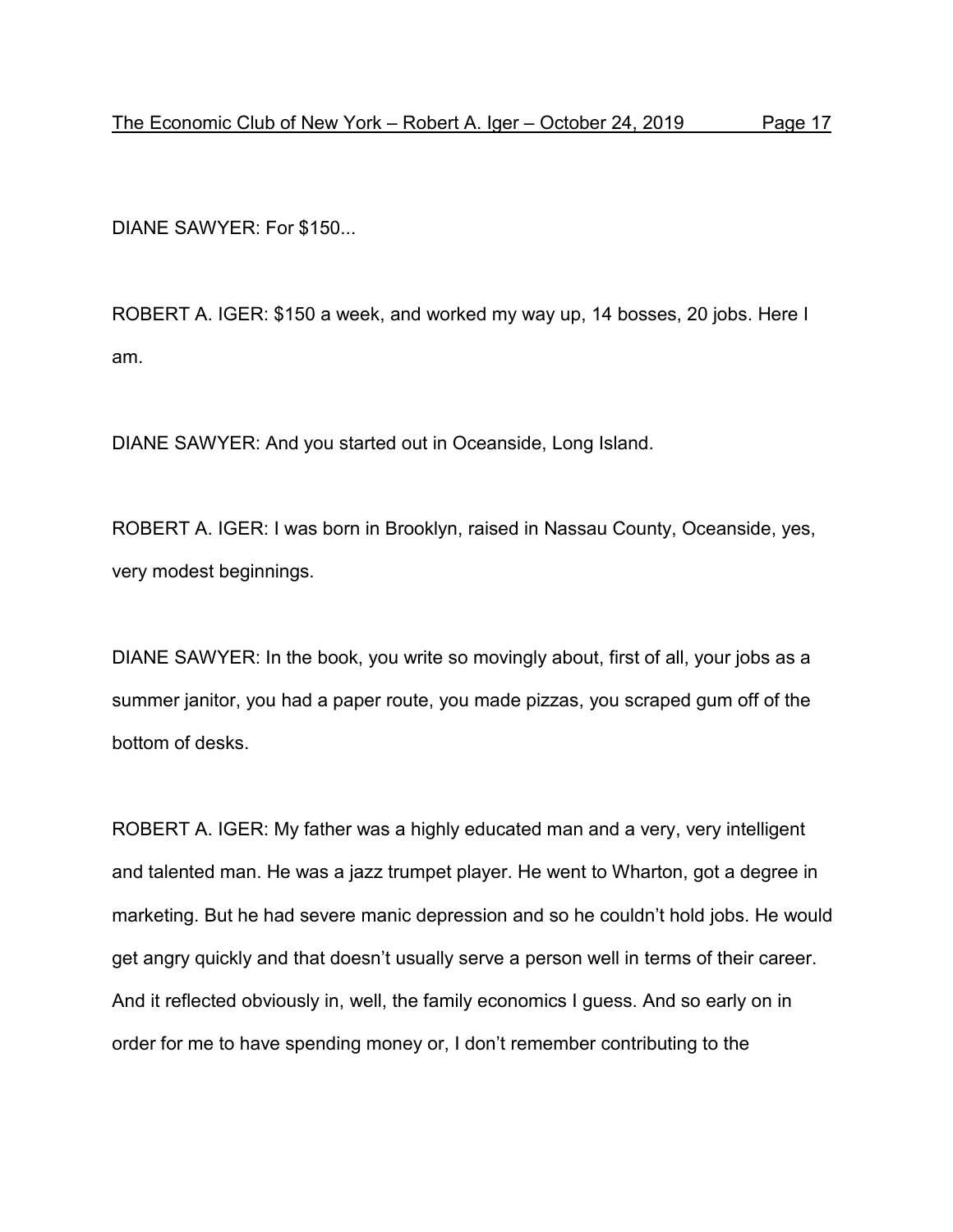household kitty per se, but I had to get jobs. And I was a stock boy at a hardware store and I was a custodian or a janitor for two summers at a junior high school. I scraped gum off every desk, yes, to get the desk ready for the next school year. I guess it taught me how to be CEO of The Walt Disney Company at some point. (Laughter) And yes, through college – he paid for some of my college, but I contributed heavily and so I made pizza at a Pizza Hut and did a variety of other things. I never had a paper route.

DIANE SAWYER: Oh, okay.

ROBERT A. IGER: But all those things are, I think, and by the way you're right, people don't want to get on elevators with me. I guess I really didn't respond to that. But I used to think if I got on the elevator with a boss, it was an opportunity maybe for advancement. But for some reason, I must intimidate people. And like, I'm on the elevator, the doors are still open, I can see someone coming and then they see me, and all of a sudden, they slow down. (Laughter) You know you wonder.

DIANE SAWYER: It's not personal.

ROBERT A. IGER: Of course, the button in an elevator is never big enough, the open door button. When I come back, I'm going to reinvent how elevators are designed. The biggest button should be open door, but you can never find it. Right? So you're never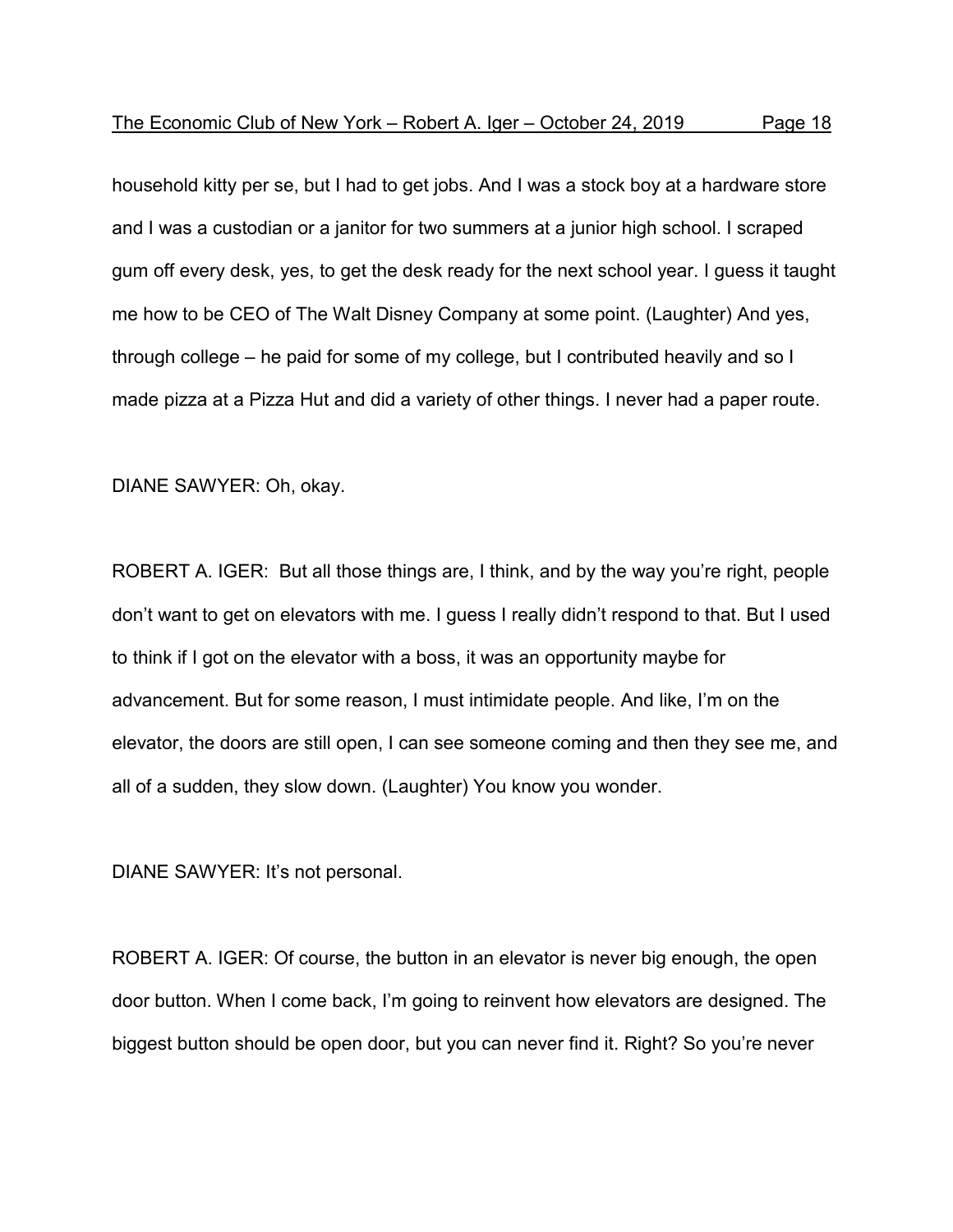quick enough because it takes long enough to find it.

DIANE SAWYER: That is true. You say you don't get involved in details but you're going to reinvent the elevator. And I remember one time...

ROBERT A. IGER: That's my next innovation.

DIANE SAWYER: One time you actually, I think you spent like 15 minutes talking about the shower curtains in the rooms at the hotels at the Disney property because it turns out shower curtains really matter to the people there. I'm glad if you don't remember this and I do. But I thought, my goodness, the level of...

ROBERT A. IGER: I think details matter but I don't know that someone in my job should necessarily be talking about that. I did learn along the way, because we have, I don't know how many, 35,000 hotel rooms, that the trend in shower curtains in hotels is a round curtain rod and not a straight one, if you really want to know.

DIANE SAWYER: Here we go again.

ROBERT A. IGER: I think actually there's another trend which is not to have any curtain and not to have a lip because people trip over that.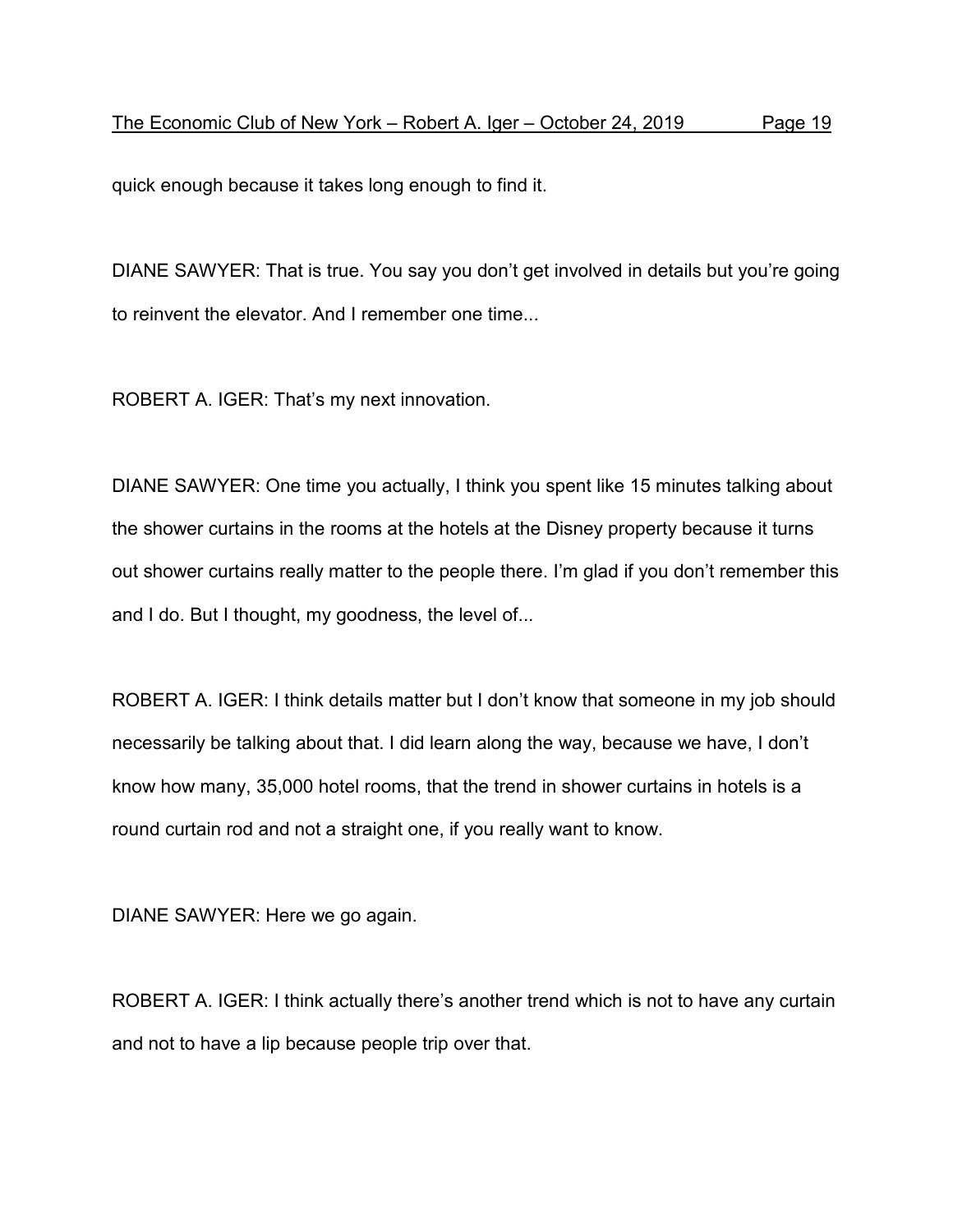DIANE SAWYER: Right, right. Moving along, in the book you write about life and looking ahead and thinking it wasn't about being successful, it was about making sure – I guess because of your dad – that you didn't live a life with disappointment.

ROBERT A. IGER: Yes, he was, I mean he was tormented with disappointment in himself and extremely self-conscious that someone who had so much promise ended up basically not really fulfilled in so many different ways. Although, you know, I have a great sister and we were happy as kids as far as I remember and I thought he had a lot to be proud of. But he was never, he never felt good about himself and so if there was anything that was driving me as I embarked on a career, and particularly in the early years, was not to be him in that regard. It wasn't that I viewed him as a failure. It's that he viewed himself as a failure and I never wanted to view myself as a failure. And I sat down with him, he died in 2011, so he lived long enough – I became CEO in 2005 – to see this happen, which was great to see through his eyes really because there was huge joy in his son – I'm the oldest of two – becoming the CEO of a company that we all grew up loving. And I remember trying to liberate him a bit from his own disappointment in himself by essentially telling him not only what I thought of him because I had considerable high regard for him. He was so well-read and he introduced me to...he was quite worldly actually so I read newspapers when I was a kid because I was interested in the world. And all his influence, I was interested in music although I never played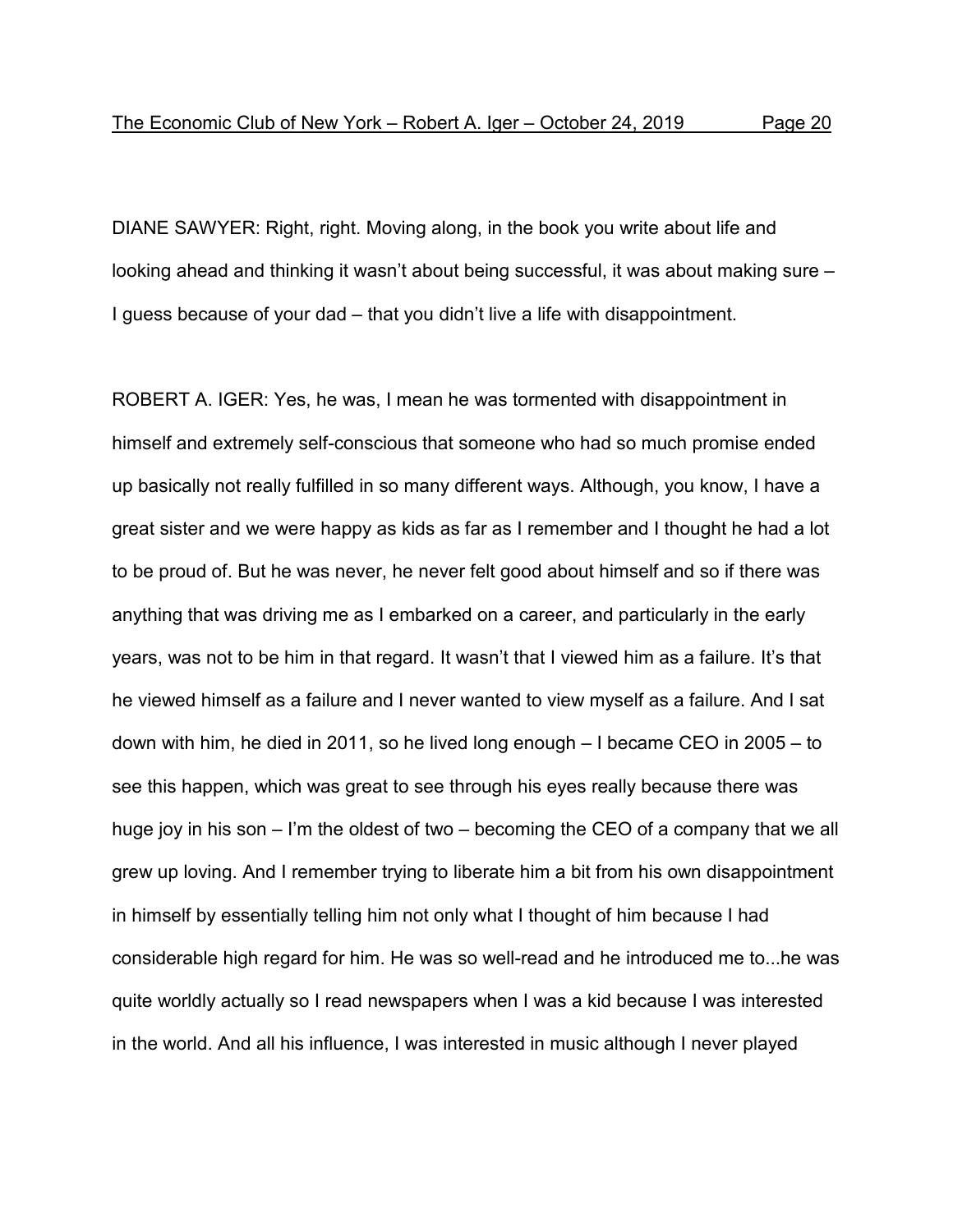anything. And I tried to tell him basically that it was okay to be him, that he did alright. And I'm not sure that I ever quite broke through in that regard. I think his disappointment in himself was so deep-seated that it was impossible for me to – even at that point in his life – when it mattered maybe less, I don't think it necessarily penetrated.

DIANE SAWYER: But thank heaven he got to see what you were doing. I want to make sure we'll have time to cover some of these because some of the most, sort of stunning, progressions in the book are the way that you talk to a series of epic founders of monumental things from George Lucas at Lucasfilm, from Stanley at Marvel and, of course, Steve Jobs. And the only time in the book, as I remember, that you said you were actually nervous was when you placed a call to Steve Jobs to say what if we buy Pixar.

ROBERT A. IGER: Yes, that was a crazy idea. When I became CEO, we had gone through about a decade at the company of mediocrity and failure in animation. And if you looked at the history of the company at that point, as animation went, so went the company – through Walt's early days and Michael Eisner's great decade of Lion King, Little Mermaid and Beauty and the Beast and others. And it drove so much else at the company in terms of our business, and I think the perception of the brand and the company was at its highest when animation was great. And so I knew in getting the job, aside from the fact that my wife quickly reminded me that the average tenure of a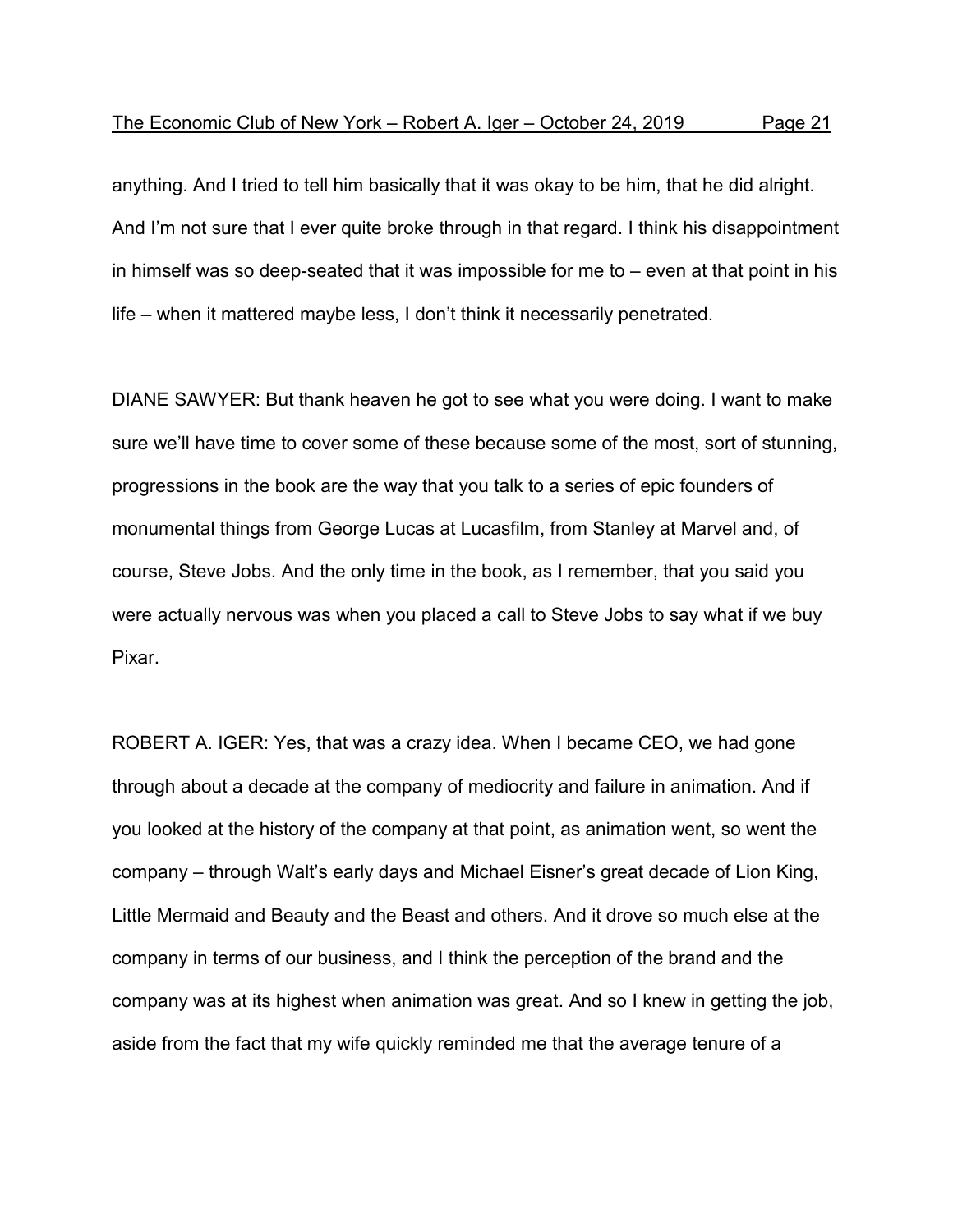Fortune 500 CEO is like four years, so basically saying two things – interestingly enough – one, don't get too used to it, that was kind. And two, go for it, which is really what she was saying. She basically was saying don't be timid. In other words, you got your shot, take advantage of it. So, in thinking about how to turn animation around at Disney, which is no easy task because it starts with talent, I scoured the industry to look for talent that we could infuse into the company to do just that. And it was a priority of mine when I got the job to turn animation around. I also knew that – from a number of entities, including Wall Street – that if I did not show basically a turnaround there, the pressure would be on me. So, the conclusion that I reached ultimately was that the best approach was to buy Pixar because they had all the talent. And the relationship with Pixar, which had been a good one commercially, had frayed to the point of actually tearing or breaking just prior to my getting the job, meaning Steve Jobs announced that there would no longer be a relationship between the two companies. And so I, the first thing I did with Steve was I agreed to put ABC Television shows on the video iPod, which was a breakthrough for him because it showed that a traditional entertainment executive was willing to embrace new technology to reach customers, which he was surprised at. And so I basically, I guess maybe, I built a bridge with him through that negotiation, that relationship. And then in my first board meeting as CEO, I laid out to the board the priority of turning animation around and the potential solutions and I mentioned buying Pixar to them, but I said a few things. First of all, to my knowledge it's not for sale. I had never engaged in any discussion about it. And secondly, if it were for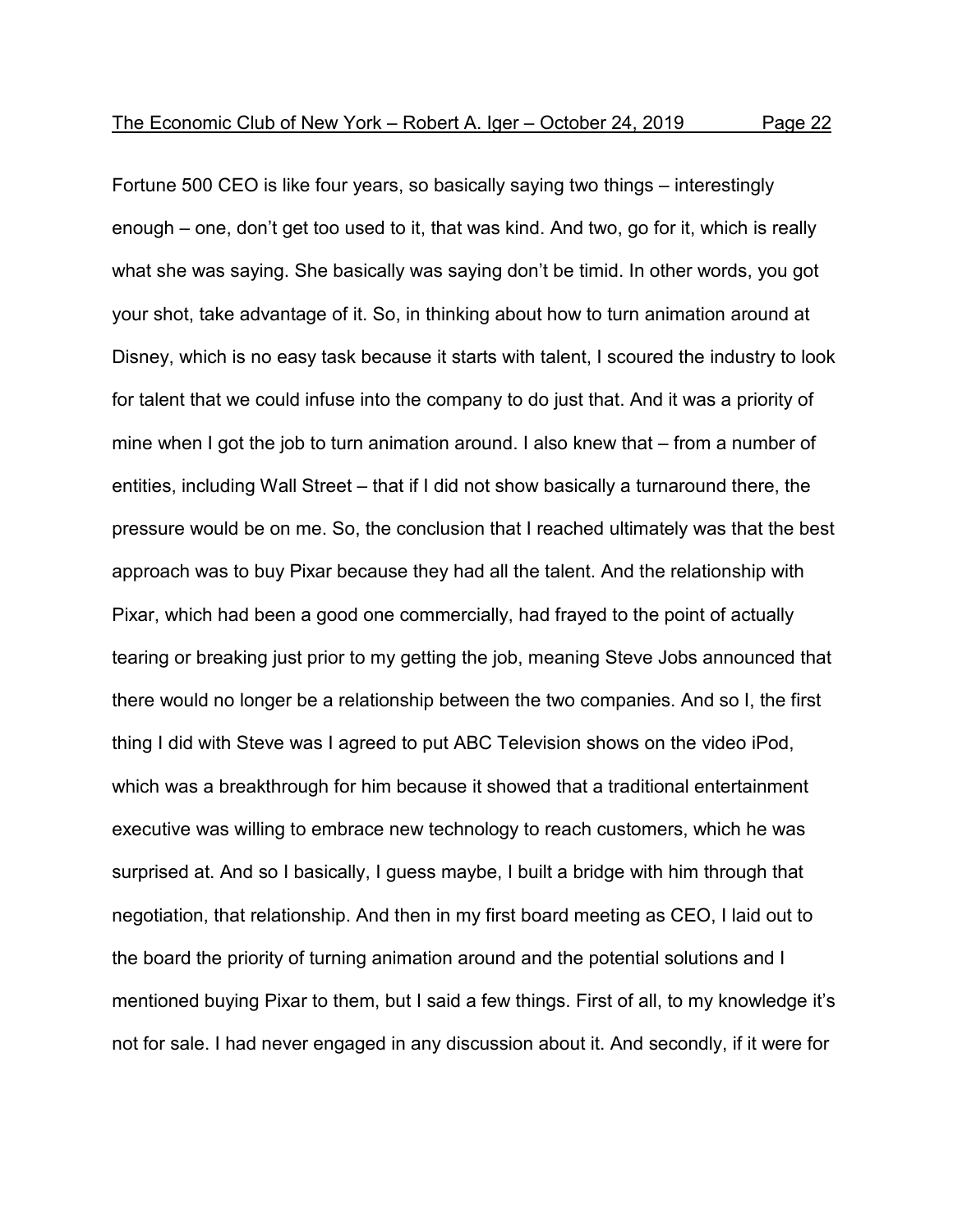sale, it would be extremely expensive. It's not the greatest thing in the world to do as a CEO in your first meeting with the board to say I'd like to go out and spend a few billion dollars – it was \$7.4 billion – on an acquisition. And I think the board was kind of stunned to the point that I didn't get a no and I didn't get a yes, but mostly because they thought it was so far-fetched it would never happen that they didn't have to worry about it. So we finished the board meeting and I called Steve the next day. And I was very nervous, and I guess I was in my car and I had already arrived home and so I turned the car off but the phone rang. I guess I had left a message for him and he called. And I was sitting in a hot car sweating about to say to Steve, I got a crazy idea. Anyway, then what unfolded was that. I said, I have a crazy idea. I'd like to come see you. I quickly discovered that if you said to Steve, I have a crazy idea, he needed to hear it right away. (Laughter) Like right away. No, tell me now. And I tried looking for every excuse. I'm in the car. The windows are closed. He didn't care. Tell me now. So I said, well, I've thought about this a bit and I'd like to talk to you about buying Pixar. There was a pause. And he said, well, that's not the craziest idea in the world, when you get some time, come up and we'll talk about it. And that led to, the first meeting that I had with him, we stood in front of a whiteboard in the then-Apple boardroom, which was in their old headquarters. And he had the marker in his hand, I didn't get to have it, he did all the writing. (Laughter) And he said, well, let's list the pros and the cons. And he said, you want to go first? No, please, you go. And he listed like ten cons. I mean it was just one after the other after the other. And I said, well, based on what you just wrote, why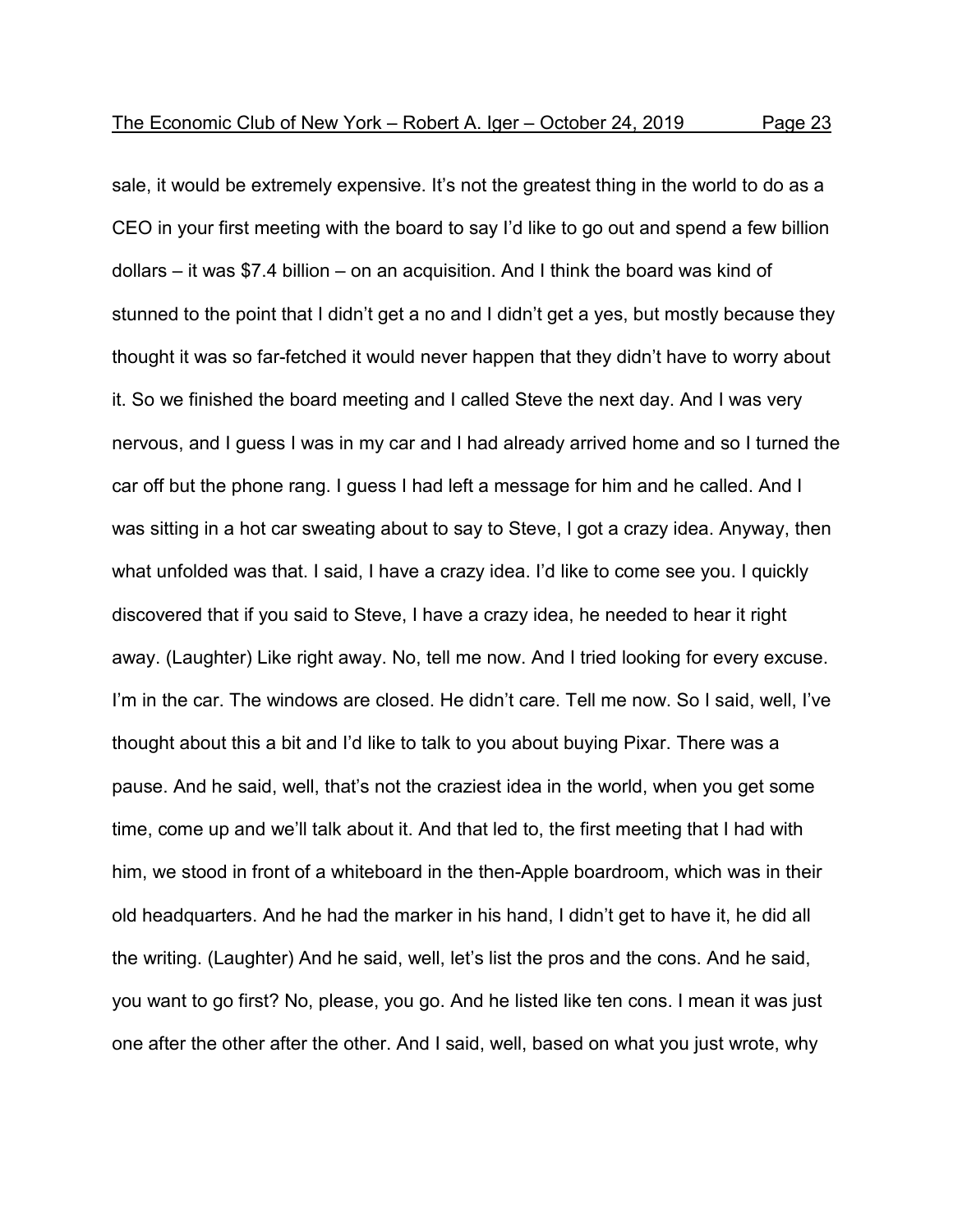are we talking? He said, no, no, no, let's list the pros. And there were a few pros. And then I did the math and I think there were three pros and 15 cons. And I said, well, I don't know what we do next, but it doesn't look like we should spend much time on this. And he said, no, the pros outweigh the cons. And that led to my going to Pixar and meeting all the directors and the rest is history. We bought Pixar for \$7.4 billion and he became our largest shareholder and a member of the board. And we turned Disney animation around and it worked.

DIANE SAWYER: In case you haven't heard the story or read the book yet, a half hour before the announcement...

ROBERT A. IGER: Yes, we were at Pixar, which is in Emeryville, California near Berkeley and we were making the announcement from there as soon as the market closed. So the market closed at 1:00 Pacific Time and about an hour before, he met me at Pixar and said let's take a walk. And I was certain that he wanted to get out of the deal or somehow or another try to get another few cents out of me or a few billion. And we took a walk and sat on a bench and he put his arm behind me, which I thought was interesting, and he said I'm going to tell you something that only my wife and my doctor knows. And I said, what's that? And he said, this is highly confidential but I need you to know that my cancer has returned. And at that point, this was early 2006, he had had cancer in 2004 and was operated on. He had a form of pancreatic cancer that was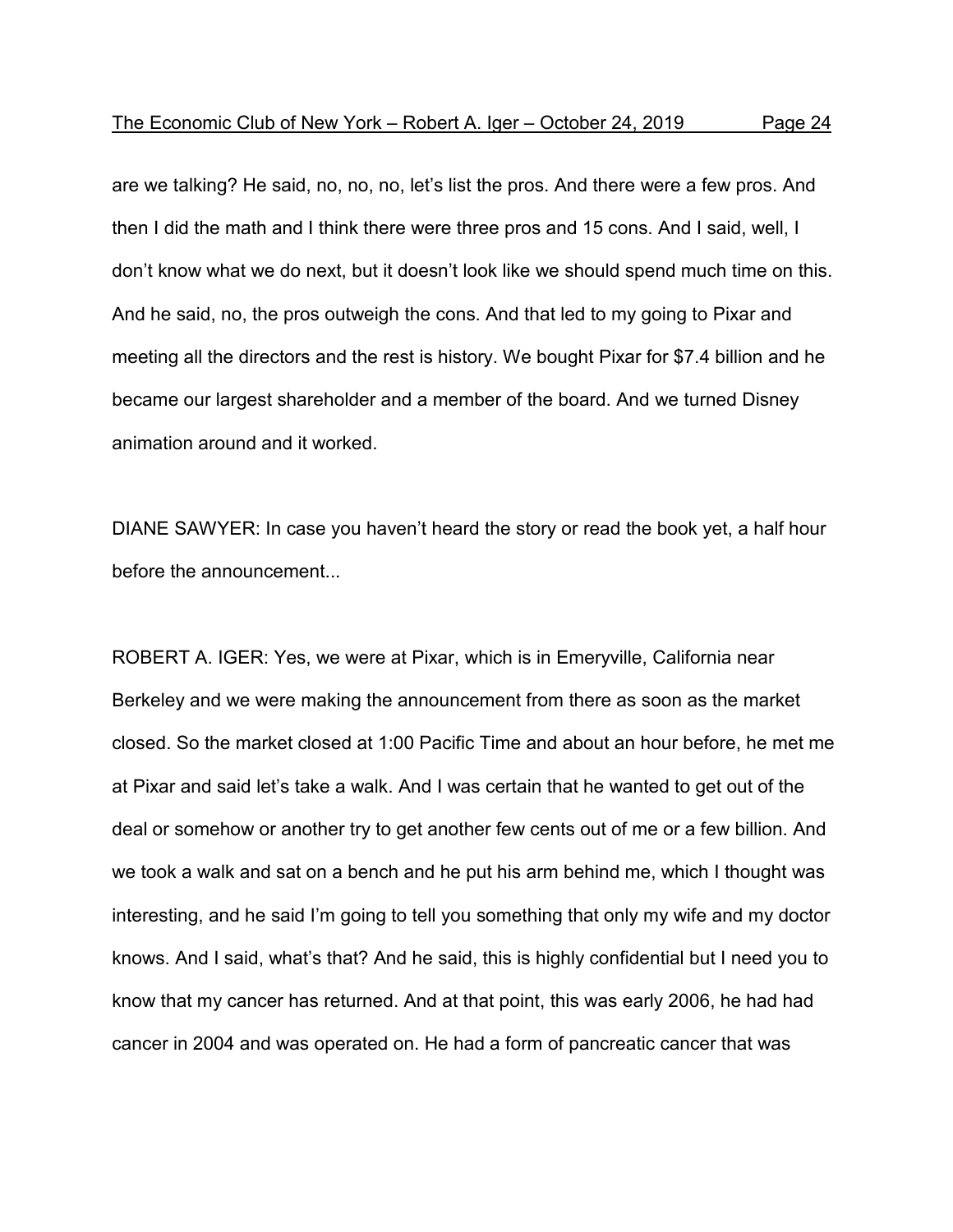operable which was rare. And he announced after the operation that he was cured. And so this was less than two years after that, the world believing – including Apple believing – that he was fine, and he was telling me that he had cancer again. And when I asked him why he was telling me, he said I'm giving you a chance to get out of the deal. At this point, I looked at my watch and it was 30 minutes before we were announcing this deal. And he said you can't tell anyone else. And it was at a time, a few years after Enron and Sarbanes-Oxley and I immediately started thinking what are my obligations and is he material to the deal? Without being able to, you couldn't phone a friend. (Laughter) And I'm thinking, well, he's becoming our largest shareholder and a member of the board, but we're not buying Steve Jobs. We're buying Pixar and everything Pixar stood for – its talent and its IP and the movies it was making. And so I quickly, I asked him to tell me more. He gave me some more detail. Because I just thought maybe it would help me make the decision. And interestingly enough, what he really told me was, well, he had a 50-50 chance of living for five years – this was early '06, he died in October of '11 interestingly enough – but he seemed so determined, which interestingly enough over the next five years it was that determination that kept him alive that long. But he seemed so determined that I simply said I'm not backing out of the deal. I had no idea what I would even say to people. I'd just begged my board over four months to let us do this deal. And I said I'm in. And we announced the deal and I then became one of the few people who knew what he was going through. Really it was three years until he had a liver transplant and the world really knew just how ill he was, which was an interesting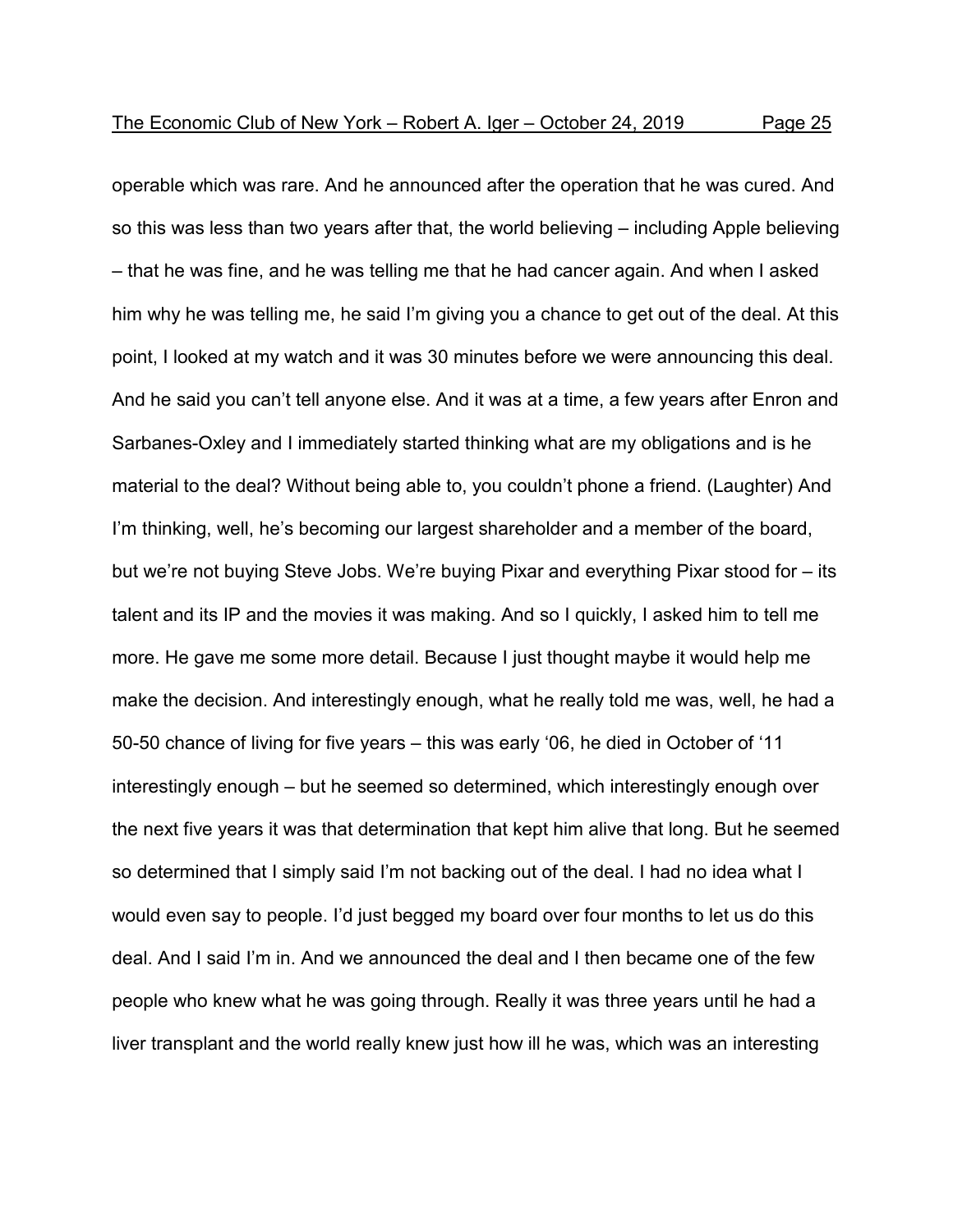secret to live with. But we became extremely close in that period of time.

DIANE SAWYER: And he said to Laurene, his wife, when she was concerned about his telling people anything, I trust him.

ROBERT A. IGER: Oh, yes, well, after he, when he died there was a very small burial service, which I have never detailed. He curated the list of people that would be there and I was one of them, about 25 people. And Laurene asked if people wanted to speak and it was extremely intimate, and I spoke and I told that story about that day at Pixar. And when I was leaving the cemetery, she called me over and said I never told you my side of that story. And what she said was that the night that we had made the Pixar, the night before we made the Pixar announcement, they had had quite an argument about whether he should tell me or not because they hadn't even told their children. And he basically decided that he should, that he owed me that. And after the Pixar announcement, he came home, had dinner with Laurene and she said, well, did you tell him? And he said, I did. This is Laurene telling me this at the cemetery. He said, I did tell him. And she said, can we trust him? And he said to her I love that guy. And she tells me this after we've just left him at the cemetery. So, yes, that was, I told her side of that story, which I had never discussed with anybody. And that's in the book. It was, he was really, you know, we revere him in many ways for what he created and how he changed the world. And there was a public side to him clearly that exalted him for his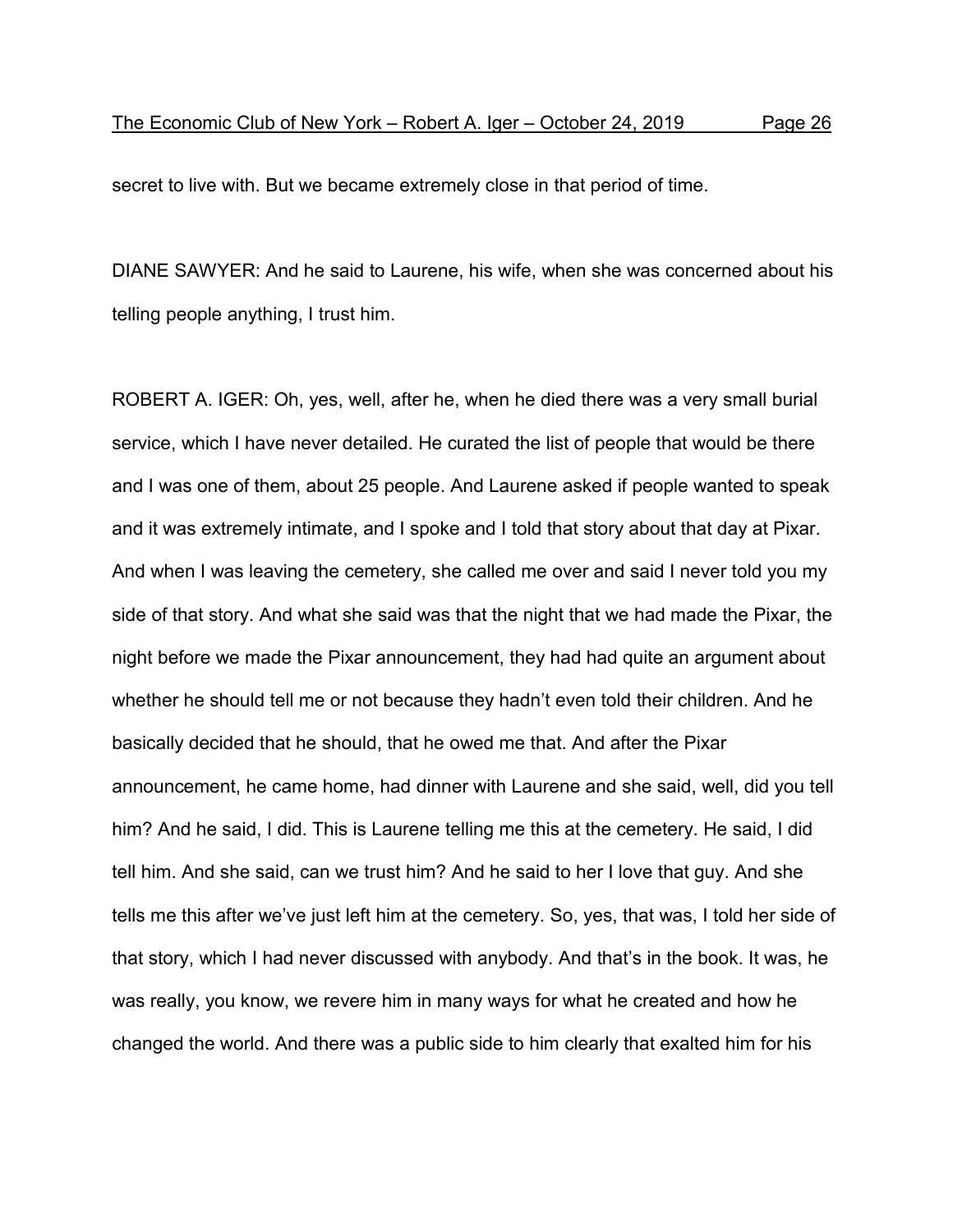innovation and everything that he did, but I think was also somewhat critical of him because of how tough he could be on people and how demanding. I saw a completely other side of him, which was one of Steve Jobs as a friend, Steve Jobs, the adviser and supporter because he was, I mean he was fantastic in the Disney boardroom in terms of the opinions that he brought and the guts that he had and the demand for excellence. So, you know, it was a privilege to get to know him, but it's also nice to see a dimension of Steve that I'm not sure has either been well-chronicled or that people really appreciate.

DIANE SAWYER: I hope we're okay on time. Okay, good. Didn't he call once, or was it George Lucas, after he had seen something you loved and he said, that sucks?

ROBERT A. IGER: Yes, he could be direct. (Laughter) He used to call on weekends, I think he would get bored. And he actually would call sometimes and say I'm bored so I called you. (Laughter) Thank you very much, I was that important. And at one point, he called and he said he had taken his son to see one of our movies the night before and it sucked. (Laughter) And at that point, I had the confidence to push back at him and I said, I don't know that I said that I loved the film, but I said, well, America loved the film and it had done particularly. And I said, well, you're entitled to your opinion, but America voted with its wallet. It's done extremely well. I did something else which was really wild actually which was at one point we were at a shareholder meeting and it was the day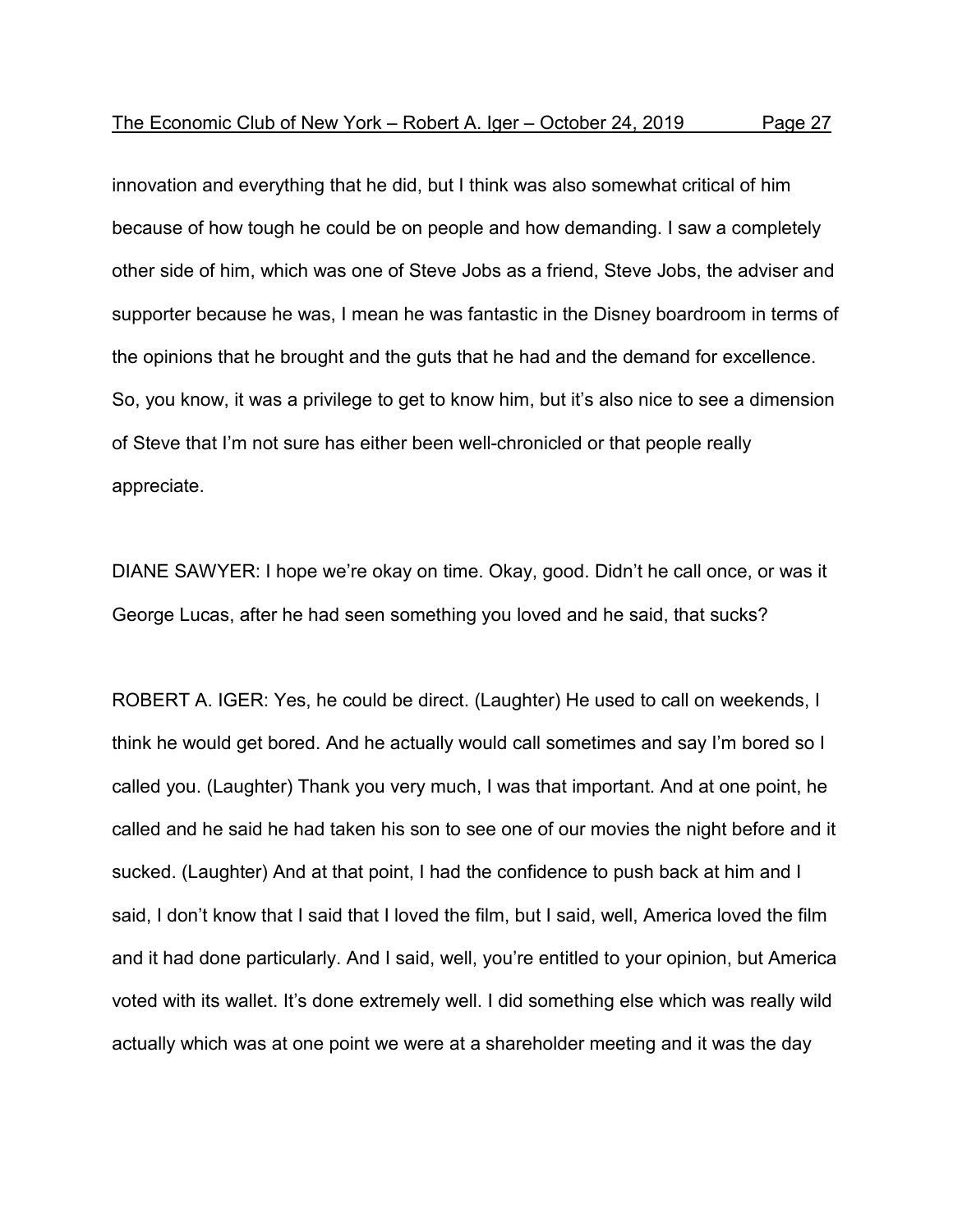before and our general counsel came up to me and said we had a gigantic withhold vote against three board members. Shareholders – I know a lot of people in this room know this – but vote every year on our board members. And we announce the tally of those votes at the annual shareholder meeting. And so the night before we were looking at what the votes were and there was 130-some odd million shares voted against three board members, which was very odd for Disney at that period of time. The board was well-respected. The company was well-respected. And it was something odd. And my general counsel said it has to be Steve Jobs. He owned 135 million shares and there were 130 million voted against three board members. So, the general counsel said what are we going to, what will we do? It'll stick out like a sore thumb. I said, well, let me call him. And I said, Steve, did you vote against three board members. He said, I did. (Laughter) I said, tell me why. And he had awful things to say. And it was somewhat personality-driven. In other words, I didn't think that he was right and I pushed back really hard. I said if you have issues with these people, tell me about it and we'll talk about it, you know, at the board. And he said, well, what do you want me to do? And I said I'd like you to change your votes. And he said, okay, I'm changing my votes but I'm coming back. And he changed his vote, he changed the vote, and he never came back. He forgot about it, I think, I don't know. But something got in him about these people...

DIANE SAWYER: And he could...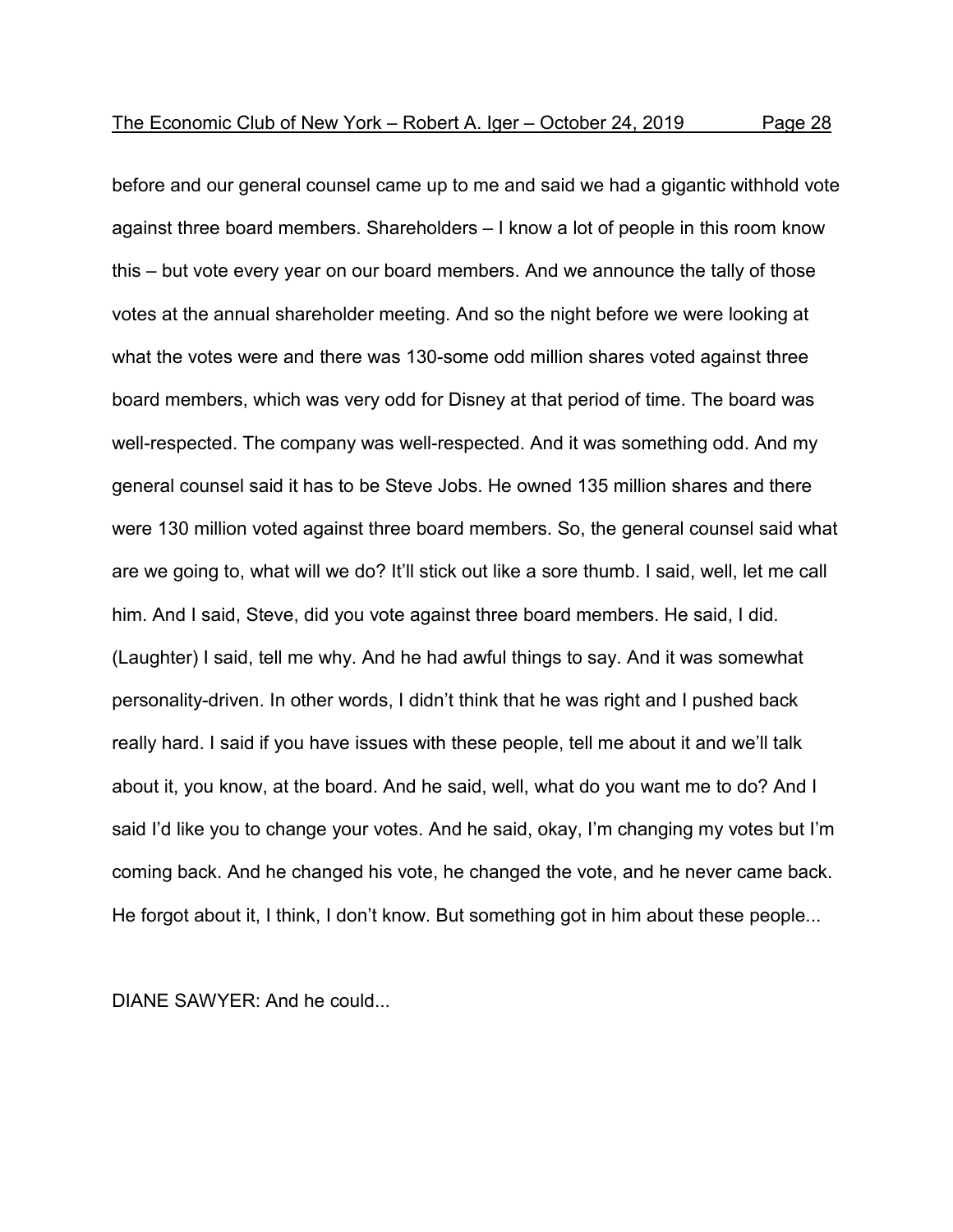ROBERT A. IGER: Yes. I guess that was a side of him. Although he also listened to me and I said this will be a problem. This will cause a problem. Even though he was completely entitled, as a shareholder of the company, to vote however he wanted. I don't know if that's good governance or bad but...

DIANE SAWYER: A couple of final questions about, first of all, about values inside a company because one of the things you write, "if it doesn't feel right to you, it's not right for you." And looking at the times, with Black Panther, you knew what this company had to do and everyone you were going to stand behind. And then looking at the weekend when you were thinking of acquiring Twitter and didn't because something told you...

ROBERT A. IGER: Well, I think if something doesn't feel right for you and that it isn't right for the company, that was more about, I think people often are heading to a decision or about to make a decision of some form, pausing and really asking yourself, is this right, is really of value. And I know it sounds very, very obvious, but sometimes when you're going at breakneck speed to do things, you don't get to pause enough and really think hard about something. And it's critical, and it's critical of a CEO, of a leader of a company, of a CEO, to stop for a moment, let's really think about this. And it was just my, in the book it was my exhortation to people to do just that. And if it doesn't feel right, then it probably isn't right. And I guess it's more of about, it's more the pacing of decision making than anything else and really being thoughtful. Black Panther, I just felt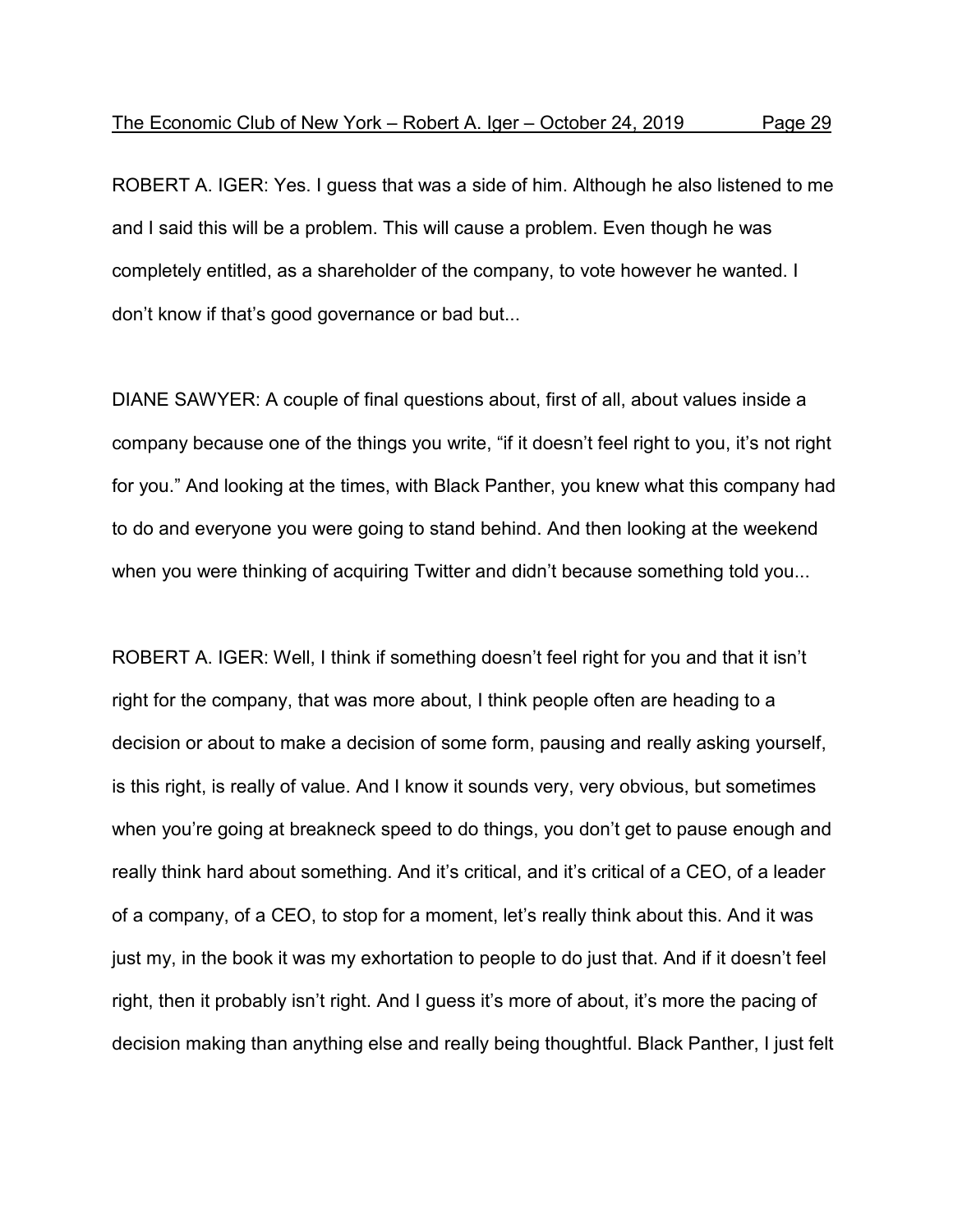that it was time to take a giant leap in terms of the product that we make better reflecting the world that we're trying to reach. And there had not been a superhero movie, and there had not been that many films with a predominantly Black cast. I'm talking about big budget films with a Black lead. And I believed in the storytelling, I believed in the character, and I believed ultimately in the director that we assigned. And I just said we are making this movie against the better judgment of some others who felt putting \$175 million into that movie was extremely risky for the company. It just felt like, both the right thing to do in terms of the world and the right thing to do commercially. It was both. And we did it and, you know, I think it had a tremendous cultural impact on the world and it's something I'm extremely proud of. And it also happened to have made more than a billion dollars in global box office so commercially it was quite successful too.

DIANE SAWYER: But that weekend before, Twitter, something stopped you.

ROBERT A. IGER: Oh, Twitter, yes. We looked at Twitter and actually negotiated to buy it because this, as we were thinking about what we're now doing, which is figuring out innovative ways to bring our product to market and to monetize, we actually believe the Twitter platform could provide us with huge value in that regard, and they were also contemplating a sale. And so we entered into a process and got extremely close to doing a deal and I actually, we had a number of conversations with our board, and I had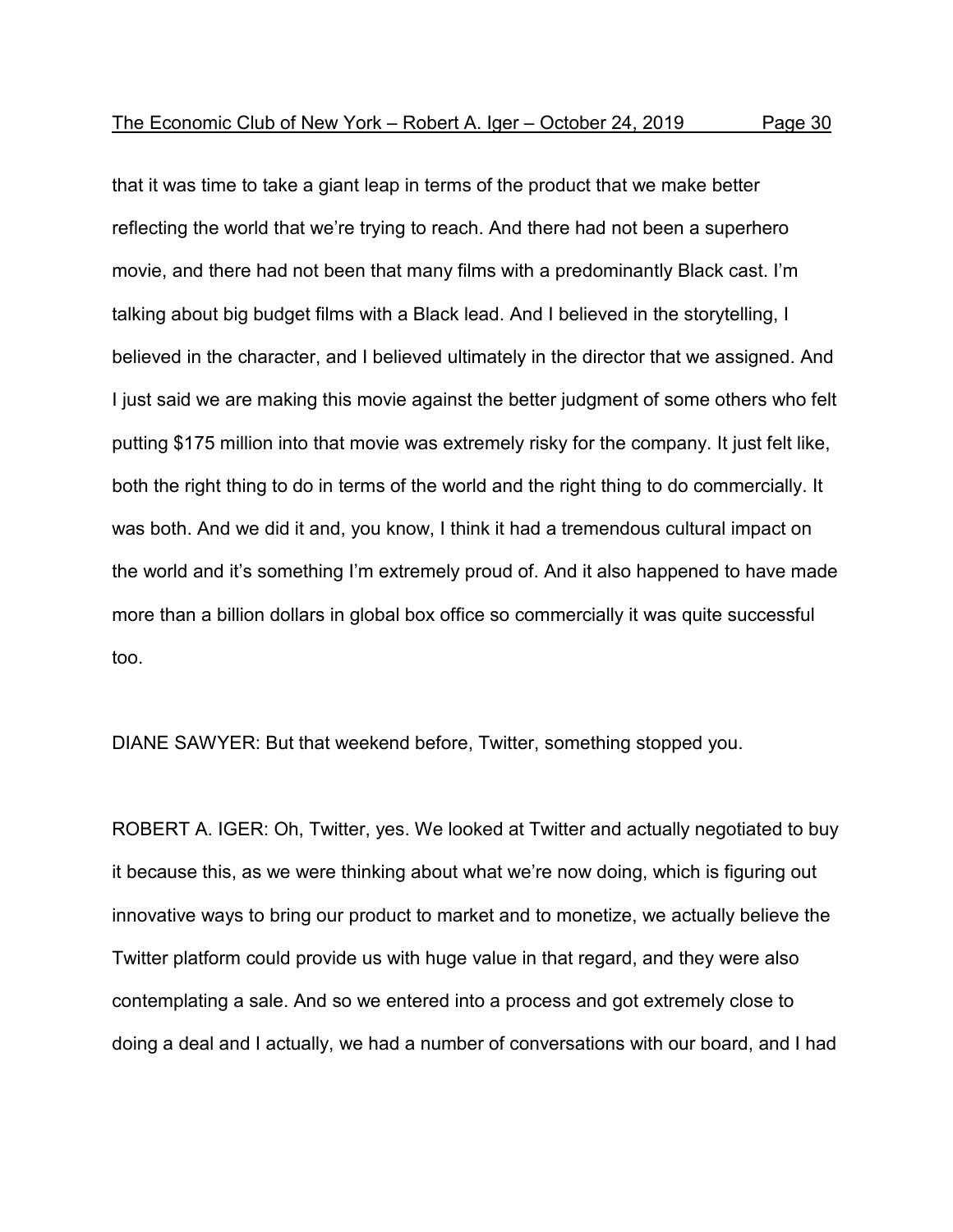a green light from our board to do a deal, I think on a Friday. And on Sunday I emailed the board and said I have cold feet – that's how I put it. It was more than cold feet. It was cold everything. And I just thought, and I don't mean to in any way sound critical of Twitter at all, but I just felt we would be taking on a set of responsibilities that would be not only distracting but were likely to get far more complicated and burdensome than they were even then and didn't want to take it on. And it wasn't personal to me, meaning it wasn't about my not wanting to take it on, I just didn't feel that the company should take that on given The Walt Disney Company's position in the world where we really try to, you know, not only be apolitical in nature, but to be universal in appeal. And we're not shy and we're not hesitant to infuse values in our storytelling that may ultimately offend certain people, but we certainly try to avoid controversy.

DIANE SAWYER: Well, as we leave, so what's the next thing for you? Five years from now, where will we find you?

ROBERT A. IGER: I don't know. I have every intention of stepping down as CEO in 2021. I don't believe that there's any scenario that would have me extending beyond that. I will have been with the company at that point for 47 years and CEO for about 17. And I'm a big believer that change in the top brings value to a company because it's fresh blood and new energy and a different perspective. It'll be the right time both for the company and for me personally and I've made no plans at all, including running for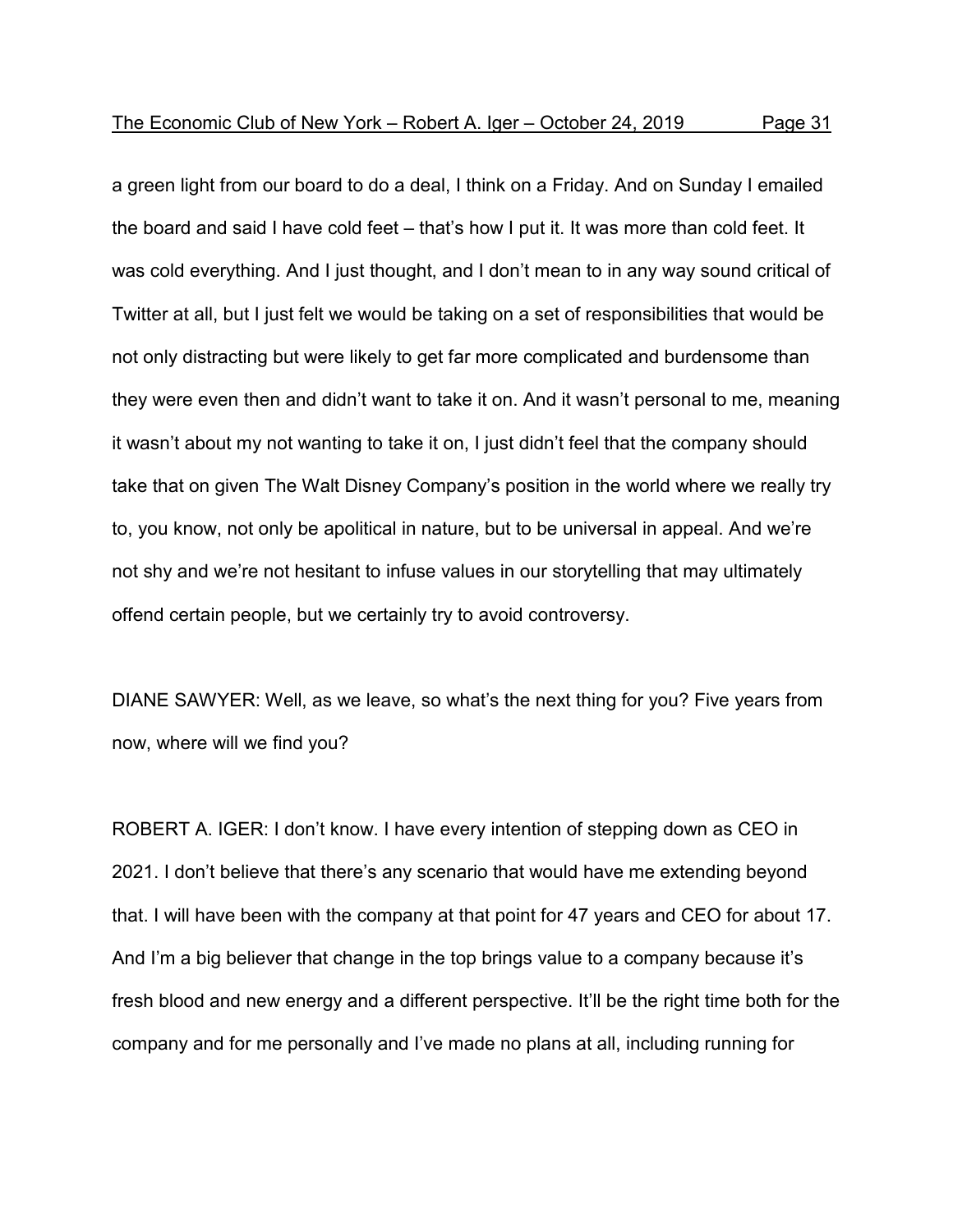president. I've made no plans at all beyond. It's too early for me to do that. I don't see myself running anything else. It's been a long time since I've woken up without a to-do list that's a mile long and a few hundred emails. So I'm kind of looking forward to air in my life, maybe stillness too.

DIANE SAWYER: And time to fix the elevators...

ROBERT A. IGER: Time to innovate that elevator button. When you see it in 2021, you'll know it's me. (Laughter)

DIANE SAWYER: Thank you so much. (Applause)

ROBERT A. IGER: Thank you.

PRESIDENT BARBARA VAN ALLEN: So, thank you Bob, for those insights. The book is fantastic. I hope you all get it all read tonight. And, Diane, thanks for a terrific interview. As you can imagine, Bob has packed a lot into his trip to New York, as he mentioned, so he's not able to stay for lunch, but we do appreciate you being here today. (Applause)

ROBERT A. IGER: Thank you. Thank you for the opportunity too. It's a great group to